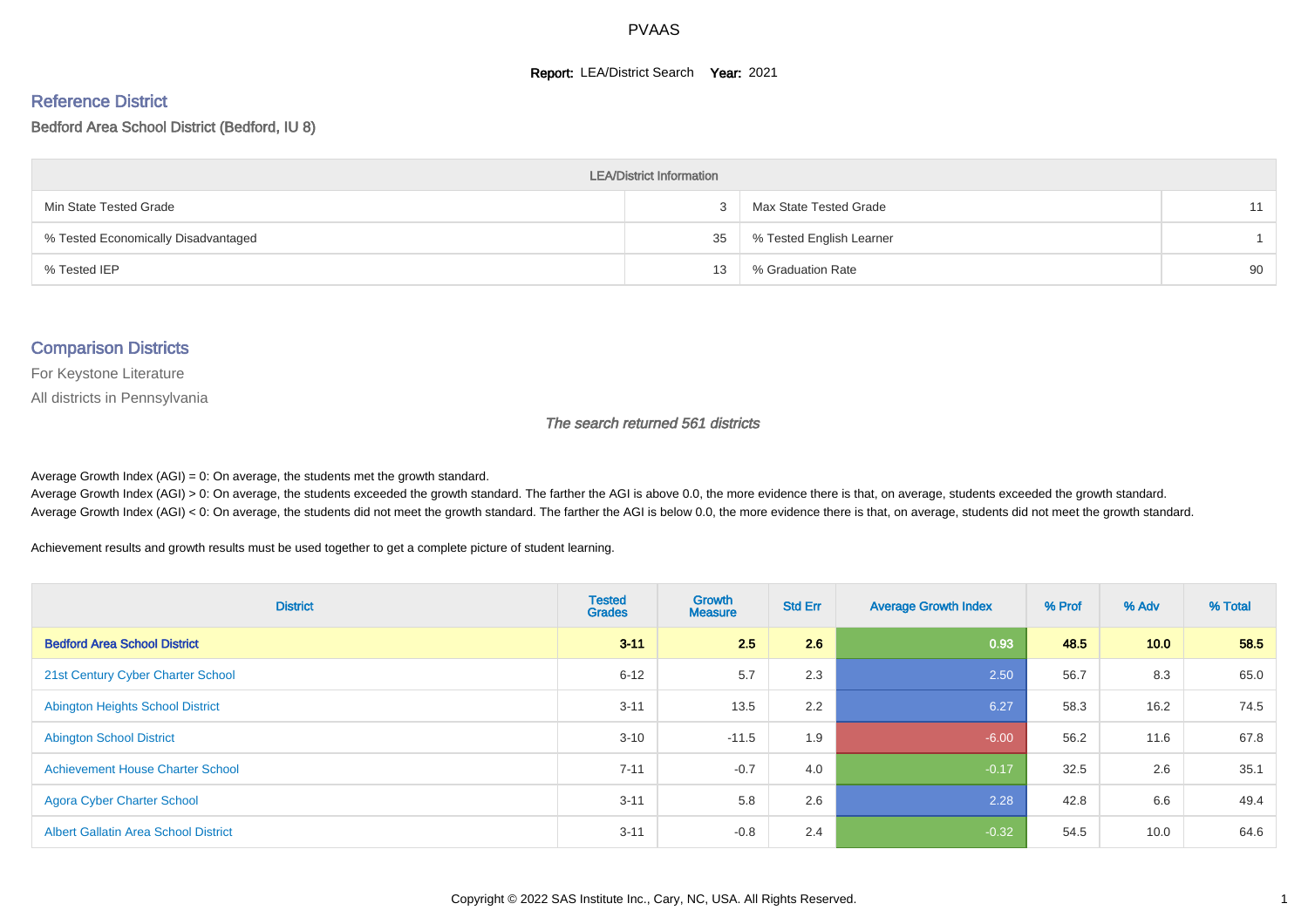| <b>District</b>                          | <b>Tested</b><br><b>Grades</b> | <b>Growth</b><br><b>Measure</b> | <b>Std Err</b> | <b>Average Growth Index</b> | % Prof | % Adv | % Total |
|------------------------------------------|--------------------------------|---------------------------------|----------------|-----------------------------|--------|-------|---------|
| <b>Bedford Area School District</b>      | $3 - 11$                       | 2.5                             | 2.6            | 0.93                        | 48.5   | 10.0  | 58.5    |
| <b>Aliquippa School District</b>         | $3 - 11$                       | $-9.0$                          | 4.2            | $-2.14$                     | 11.0   | 0.0   | 11.0    |
| <b>Allegheny Valley School District</b>  | $3 - 11$                       | 8.5                             | 3.9            | 2.17                        | 53.1   | 12.2  | 65.3    |
| Allegheny-Clarion Valley School District | $3 - 10$                       | 7.8                             | 4.7            | 1.65                        | 53.3   | 3.3   | 56.7    |
| <b>Allentown City School District</b>    | $3 - 12$                       | 5.3                             | 1.4            | 3.88                        | 25.3   | 2.7   | 28.0    |
| <b>Altoona Area School District</b>      | $3 - 12$                       | 3.3                             | 1.6            | 1.99                        | 47.7   | 8.2   | 55.9    |
| Ambridge Area School District            | $3 - 12$                       | 9.1                             | 2.6            | 3.46                        | 50.4   | 10.7  | 61.1    |
| <b>Annville-Cleona School District</b>   | $3 - 12$                       | $-12.1$                         | 2.7            | $-4.46$                     | 34.9   | 7.8   | 42.6    |
| <b>Antietam School District</b>          | $3 - 10$                       | $-4.3$                          | 3.8            | $-1.13$                     | 36.4   | 5.4   | 41.8    |
| <b>Apollo-Ridge School District</b>      | $3 - 12$                       | $-4.7$                          | 3.7            | $-1.24$                     | 50.0   | 10.0  | 60.0    |
| <b>Armstrong School District</b>         | $3 - 11$                       | 2.6                             | 1.7            | 1.53                        | 51.5   | 6.1   | 57.6    |
| <b>Athens Area School District</b>       | $3 - 11$                       | 1.6                             | 2.5            | 0.64                        | 46.9   | 7.6   | 54.5    |
| <b>Austin Area School District</b>       | $3 - 11$                       | $-5.7$                          | 6.4            | $-0.90$                     | 33.3   | 5.6   | 38.9    |
| <b>Avella Area School District</b>       | $3 - 12$                       | $-0.3$                          | 4.7            | $-0.05$                     | 49.3   | 14.5  | 63.8    |
| <b>Avon Grove Charter School</b>         | $3 - 11$                       | 9.0                             | 2.9            | 3.13                        | 58.8   | 16.7  | 75.5    |
| <b>Avon Grove School District</b>        | $3 - 10$                       | 10.0                            | 1.6            | 6.26                        | 56.3   | 18.6  | 74.9    |
| <b>Avonworth School District</b>         | $3 - 10$                       | $-12.6$                         | 3.1            | $-4.01$                     | 59.8   | 4.6   | 64.4    |
| <b>Bald Eagle Area School District</b>   | $3 - 11$                       | $-2.1$                          | 2.7            | $-0.75$                     | 48.4   | 9.4   | 57.7    |
| <b>Baldwin-Whitehall School District</b> | $3 - 11$                       | 1.8                             | 1.9            | 0.94                        | 58.6   | 8.6   | 67.1    |
| <b>Bangor Area School District</b>       | $3 - 12$                       | $-0.9$                          | 2.0            | $-0.43$                     | 44.3   | 4.7   | 49.0    |
| <b>Beaver Area School District</b>       | $3 - 10$                       | 4.7                             | 2.4            | 1.94                        | 57.4   | 16.8  | 74.2    |
| <b>Bedford Area School District</b>      | $3 - 11$                       | 2.5                             | 2.6            | 0.93                        | 48.5   | 10.0  | 58.5    |
| <b>Belle Vernon Area School District</b> | $3 - 11$                       | 6.5                             | 2.6            | 2.44                        | 55.6   | 11.1  | 66.7    |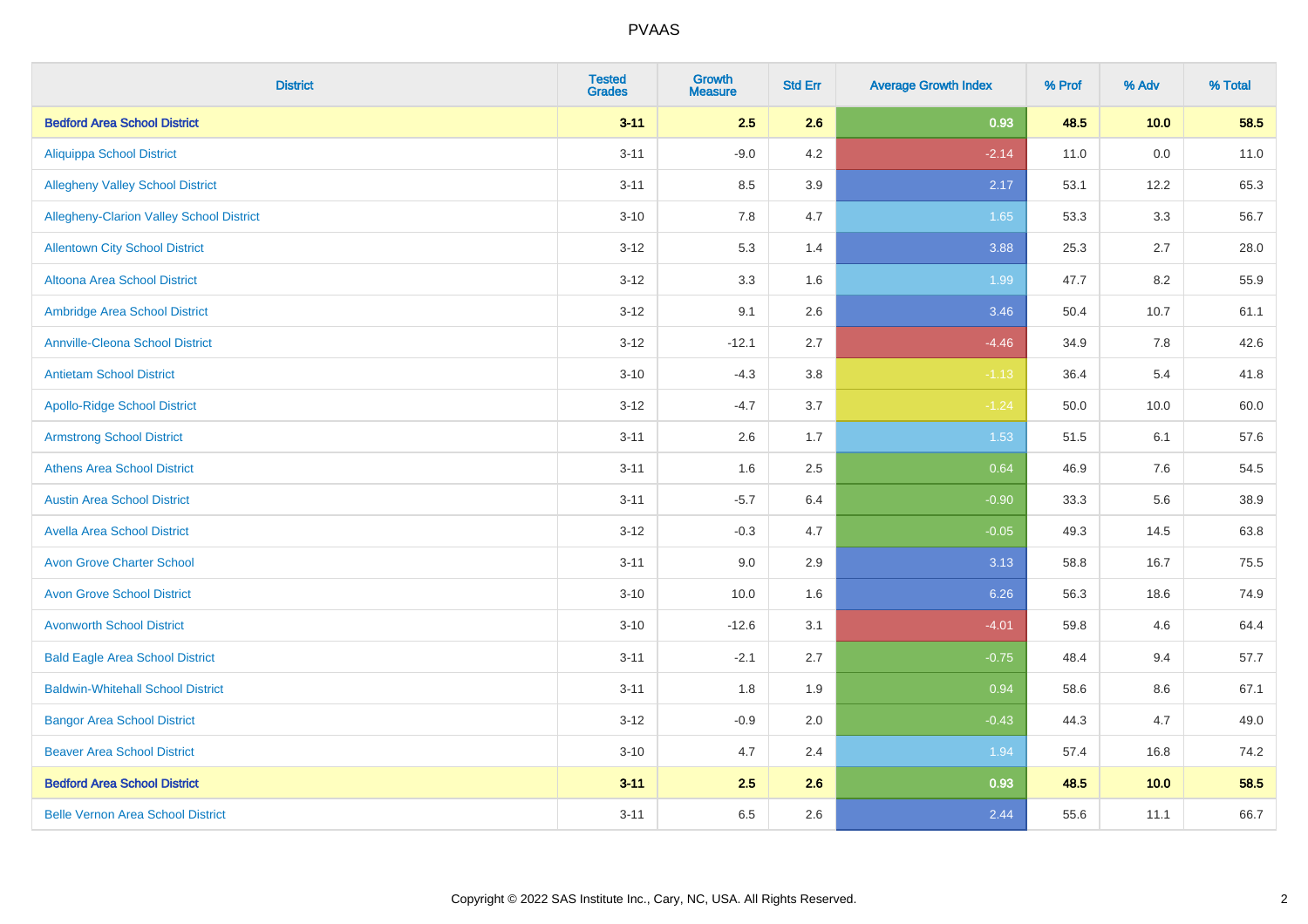| <b>District</b>                              | <b>Tested</b><br><b>Grades</b> | <b>Growth</b><br><b>Measure</b> | <b>Std Err</b> | <b>Average Growth Index</b> | % Prof | % Adv | % Total |
|----------------------------------------------|--------------------------------|---------------------------------|----------------|-----------------------------|--------|-------|---------|
| <b>Bedford Area School District</b>          | $3 - 11$                       | 2.5                             | 2.6            | 0.93                        | 48.5   | 10.0  | 58.5    |
| <b>Bellefonte Area School District</b>       | $3 - 11$                       | $-0.4$                          | 2.2            | $-0.17$                     | 47.6   | 10.6  | 58.2    |
| <b>Bellwood-Antis School District</b>        | $3 - 10$                       | $-1.2$                          | 3.2            | $-0.39$                     | 55.1   | 10.1  | 65.2    |
| <b>Belmont Charter School</b>                | $3 - 10$                       | 16.0                            | 6.5            | 2.45                        | 64.3   | 0.0   | 64.3    |
| <b>Bensalem Township School District</b>     | $3 - 11$                       | 1.6                             | 1.6            | 0.98                        | 38.8   | 8.3   | 47.1    |
| <b>Benton Area School District</b>           | $3 - 10$                       | $-9.7$                          | 4.5            | $-2.18$                     | 43.2   | 5.4   | 48.6    |
| <b>Bentworth School District</b>             | $3 - 11$                       | 5.7                             | 3.2            | 1.75                        | 44.2   | 19.5  | 63.6    |
| <b>Berlin Brothersvalley School District</b> | $3 - 11$                       | 4.0                             | 4.2            | 0.96                        | 48.8   | 14.0  | 62.8    |
| <b>Bermudian Springs School District</b>     | $3 - 11$                       | $-5.5$                          | 2.9            | $-1.94$                     | 56.4   | 6.8   | 63.2    |
| <b>Berwick Area School District</b>          | $3 - 11$                       | $-9.3$                          | 2.6            | $-3.59$                     | 42.1   | 5.5   | 47.6    |
| <b>Bethel Park School District</b>           | $3 - 11$                       | 5.6                             | 1.8            | 3.18                        | 65.3   | 18.6  | 83.9    |
| <b>Bethlehem Area School District</b>        | $3 - 11$                       | 9.3                             | 1.1            | 8.15                        | 44.7   | 12.0  | 56.7    |
| <b>Bethlehem-Center School District</b>      | $3 - 10$                       | 8.1                             | 3.3            | 2.46                        | 35.1   | 1.4   | 36.5    |
| <b>Big Beaver Falls Area School District</b> | $3 - 11$                       | $-3.9$                          | 3.3            | $-1.18$                     | 34.1   | 3.5   | 37.6    |
| <b>Big Spring School District</b>            | $3 - 11$                       | $-9.8$                          | 2.4            | $-4.00$                     | 38.6   | 8.9   | 47.5    |
| <b>Blackhawk School District</b>             | $3 - 11$                       | 4.7                             | 2.3            | 2.01                        | 55.8   | 8.8   | 64.6    |
| <b>Blacklick Valley School District</b>      | $3 - 11$                       | 8.0                             | 4.3            | 1.85                        | 34.1   | 0.0   | 34.1    |
| <b>Blairsville-Saltsburg School District</b> | $3 - 11$                       | $-8.0$                          | 3.0            | $-2.68$                     | 37.3   | 7.0   | 44.3    |
| <b>Bloomsburg Area School District</b>       | $3 - 10$                       | 0.7                             | 3.0            | 0.23                        | 55.9   | 11.8  | 67.6    |
| <b>Blue Mountain School District</b>         | $3 - 10$                       | $-5.8$                          | 2.3            | $-2.56$                     | 46.6   | 8.5   | 55.1    |
| <b>Blue Ridge School District</b>            | $3 - 11$                       | $-0.5$                          | 3.6            | $-0.12$                     | 44.6   | 3.1   | 47.7    |
| <b>Boyertown Area School District</b>        | $3 - 11$                       | $-4.7$                          | 1.5            | $-3.17$                     | 55.2   | 11.3  | 66.5    |
| <b>Bradford Area School District</b>         | $3 - 12$                       | $-9.3$                          | 2.4            | $-3.87$                     | 45.8   | 8.3   | 54.2    |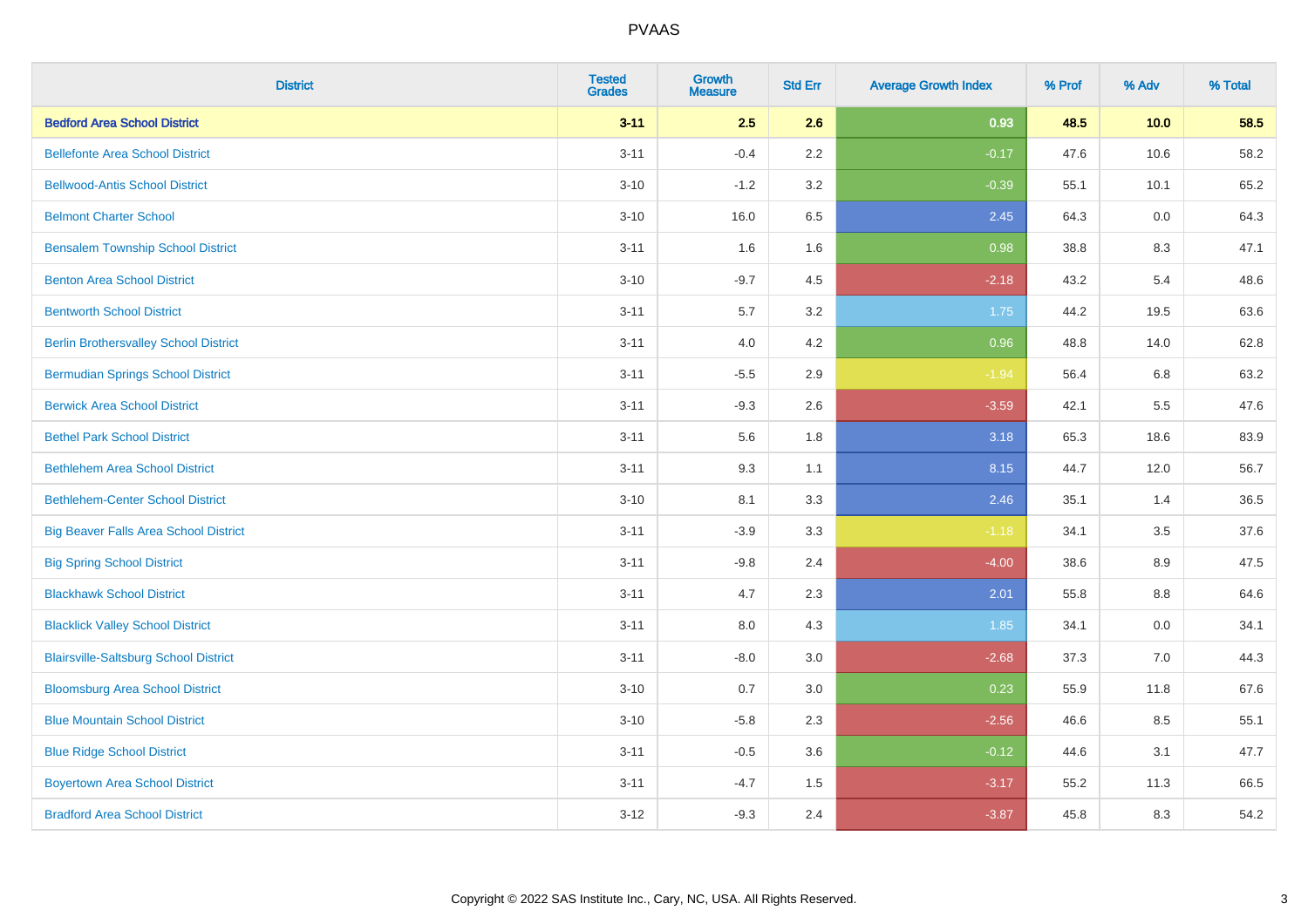| <b>District</b>                                 | <b>Tested</b><br><b>Grades</b> | <b>Growth</b><br><b>Measure</b> | <b>Std Err</b> | <b>Average Growth Index</b> | % Prof | % Adv   | % Total |
|-------------------------------------------------|--------------------------------|---------------------------------|----------------|-----------------------------|--------|---------|---------|
| <b>Bedford Area School District</b>             | $3 - 11$                       | 2.5                             | 2.6            | 0.93                        | 48.5   | 10.0    | 58.5    |
| <b>Brandywine Heights Area School District</b>  | $3 - 11$                       | $-4.9$                          | 2.7            | $-1.81$                     | 49.2   | $8.2\,$ | 57.4    |
| <b>Brentwood Borough School District</b>        | $3 - 11$                       | $-5.3$                          | 3.0            | $-1.72$                     | 52.0   | 6.1     | 58.2    |
| <b>Bristol Borough School District</b>          | $3-12$                         | $-4.3$                          | 3.4            | $-1.27$                     | 39.7   | 1.3     | 41.0    |
| <b>Bristol Township School District</b>         | $3 - 11$                       | $-13.9$                         | 2.0            | $-7.05$                     | 31.0   | 3.7     | 34.7    |
| <b>Brockway Area School District</b>            | $3 - 11$                       | 0.6                             | 3.6            | 0.16                        | 49.2   | 7.7     | 56.9    |
| <b>Brookville Area School District</b>          | $3 - 11$                       | 6.9                             | 3.0            | 2.30                        | 55.2   | 15.6    | 70.8    |
| <b>Brownsville Area School District</b>         | $3 - 12$                       | $-7.2$                          | 3.9            | $-1.83$                     | 34.4   | 6.1     | 40.5    |
| <b>Bucks County Technical High School</b>       | $9 - 10$                       | $-12.0$                         | 2.5            | $-4.84$                     | 35.9   | 3.2     | 39.2    |
| <b>Burgettstown Area School District</b>        | $3 - 11$                       | $-2.1$                          | 3.4            | $-0.62$                     | 50.0   | 1.4     | 51.4    |
| <b>Burrell School District</b>                  | $3 - 11$                       | 4.5                             | 3.1            | 1.48                        | 58.5   | 13.8    | 72.3    |
| <b>Butler Area School District</b>              | $3 - 11$                       | $-6.5$                          | 1.5            | $-4.26$                     | 42.5   | 9.4     | 51.9    |
| California Area School District                 | $3 - 10$                       | $-7.3$                          | 3.6            | $-2.02$                     | 42.6   | 9.8     | 52.5    |
| <b>Cambria Heights School District</b>          | $3 - 10$                       | $-4.1$                          | 3.1            | $-1.32$                     | 51.0   | 6.0     | 57.0    |
| <b>Camp Hill School District</b>                | $3 - 12$                       | 2.3                             | 3.0            | 0.78                        | 53.6   | 17.5    | 71.1    |
| <b>Canon-Mcmillan School District</b>           | $3 - 11$                       | $-0.8$                          | 1.6            | $-0.50$                     | 58.7   | 15.9    | 74.6    |
| <b>Canton Area School District</b>              | $3 - 11$                       | $-5.5$                          | 3.2            | $-1.75$                     | 40.7   | 2.3     | 43.0    |
| Capital Area School for the Arts Charter School | $9 - 11$                       | 5.8                             | 4.1            | 1.39                        | 59.3   | 18.6    | 78.0    |
| <b>Carbon Career &amp; Technical Institute</b>  | $9 - 11$                       | $-5.7$                          | 3.6            | $-1.59$                     | 34.5   | 1.2     | 35.7    |
| <b>Carbondale Area School District</b>          | $3 - 10$                       | 7.4                             | 3.3            | 2.25                        | 56.6   | 2.6     | 59.2    |
| <b>Carlisle Area School District</b>            | $3 - 11$                       | $-5.3$                          | 1.9            | $-2.81$                     | 54.0   | 6.3     | 60.3    |
| <b>Carlynton School District</b>                | $3 - 11$                       | 7.3                             | 3.3            | 2.22                        | 41.0   | 10.5    | 51.6    |
| <b>Carmichaels Area School District</b>         | $3 - 10$                       | $-9.3$                          | 3.3            | $-2.81$                     | 35.1   | 1.4     | 36.5    |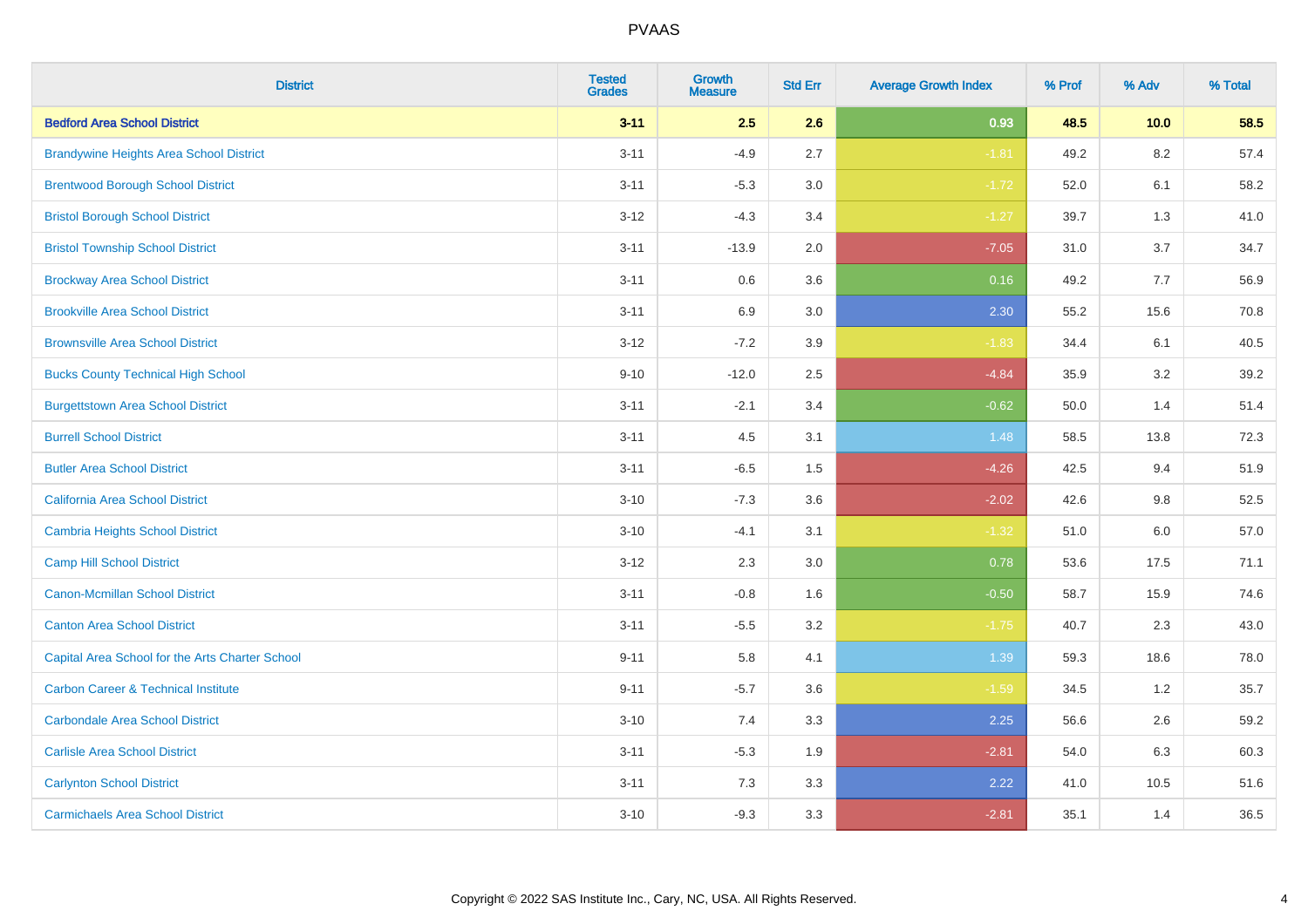| <b>District</b>                                         | <b>Tested</b><br><b>Grades</b> | <b>Growth</b><br><b>Measure</b> | <b>Std Err</b> | <b>Average Growth Index</b> | % Prof | % Adv | % Total |
|---------------------------------------------------------|--------------------------------|---------------------------------|----------------|-----------------------------|--------|-------|---------|
| <b>Bedford Area School District</b>                     | $3 - 11$                       | 2.5                             | 2.6            | 0.93                        | 48.5   | 10.0  | 58.5    |
| Catasauqua Area School District                         | $3 - 12$                       | $-12.1$                         | 3.0            | $-4.00$                     | 36.8   | 7.6   | 44.3    |
| <b>Centennial School District</b>                       | $3 - 10$                       | 7.1                             | 1.7            | 4.29                        | 50.1   | 8.7   | 58.9    |
| Center For Student Learning Charter School At Pennsbury | $6 - 12$                       | $-2.9$                          | 6.1            | $-0.47$                     | 42.9   | 0.0   | 42.9    |
| <b>Central Bucks School District</b>                    | $3 - 11$                       | 1.6                             | 0.9            | 1.66                        | 63.0   | 16.8  | 79.8    |
| <b>Central Cambria School District</b>                  | $3 - 11$                       | 3.0                             | 2.5            | 1.17                        | 56.2   | 9.7   | 66.0    |
| <b>Central Columbia School District</b>                 | $3 - 12$                       | $-4.8$                          | 2.6            | $-1.86$                     | 53.7   | 14.8  | 68.5    |
| <b>Central Dauphin School District</b>                  | $3 - 11$                       | 4.4                             | 1.3            | 3.32                        | 53.3   | 7.4   | 60.7    |
| <b>Central Fulton School District</b>                   | $3 - 11$                       | $-0.5$                          | 3.5            | $-0.14$                     | 51.4   | 8.6   | 60.0    |
| <b>Central Greene School District</b>                   | $3 - 11$                       | $-1.6$                          | 2.8            | $-0.55$                     | 54.2   | 2.8   | 57.0    |
| <b>Central Valley School District</b>                   | $3 - 10$                       | 4.8                             | 2.4            | 1.98                        | 56.9   | 9.0   | 65.9    |
| <b>Central York School District</b>                     | $3 - 12$                       | 12.3                            | 1.7            | 7.20                        | 55.5   | 11.5  | 67.0    |
| <b>Chambersburg Area School District</b>                | $3 - 11$                       | $-9.5$                          | 1.3            | $-7.20$                     | 42.7   | 8.6   | 51.4    |
| <b>Charleroi School District</b>                        | $3 - 11$                       | $-2.6$                          | 3.0            | $-0.86$                     | 55.7   | 7.4   | 63.1    |
| <b>Chartiers Valley School District</b>                 | $3 - 11$                       | $-1.7$                          | 2.0            | $-0.81$                     | 54.7   | 8.4   | 63.1    |
| <b>Chartiers-Houston School District</b>                | $3 - 10$                       | $-8.6$                          | 3.5            | $-2.41$                     | 59.7   | 4.5   | 64.2    |
| <b>Cheltenham School District</b>                       | $3 - 11$                       | $-1.4$                          | 2.1            | $-0.67$                     | 46.1   | 10.0  | 56.1    |
| <b>Chester Charter Scholars Academy Charter School</b>  | $3 - 12$                       | 8.4                             | 4.1            | 2.03                        | 23.4   | 0.0   | 23.4    |
| <b>Chester-Upland School District</b>                   | $3 - 11$                       | $-0.3$                          | 2.7            | $-0.09$                     | 13.8   | 0.8   | 14.6    |
| <b>Chestnut Ridge School District</b>                   | $3 - 12$                       | $-3.4$                          | 2.9            | $-1.17$                     | 46.6   | 5.8   | 52.4    |
| <b>Chichester School District</b>                       | $3 - 11$                       | $-2.7$                          | 2.3            | $-1.17$                     | 44.6   | 6.6   | 51.2    |
| <b>City CHS</b>                                         | $10 - 11$                      | 13.6                            | 2.7            | 5.12                        | 45.8   | 3.0   | 48.8    |
| <b>Clairton City School District</b>                    | $3 - 11$                       | 3.5                             | 3.7            | 0.95                        | 13.4   | 0.0   | 13.4    |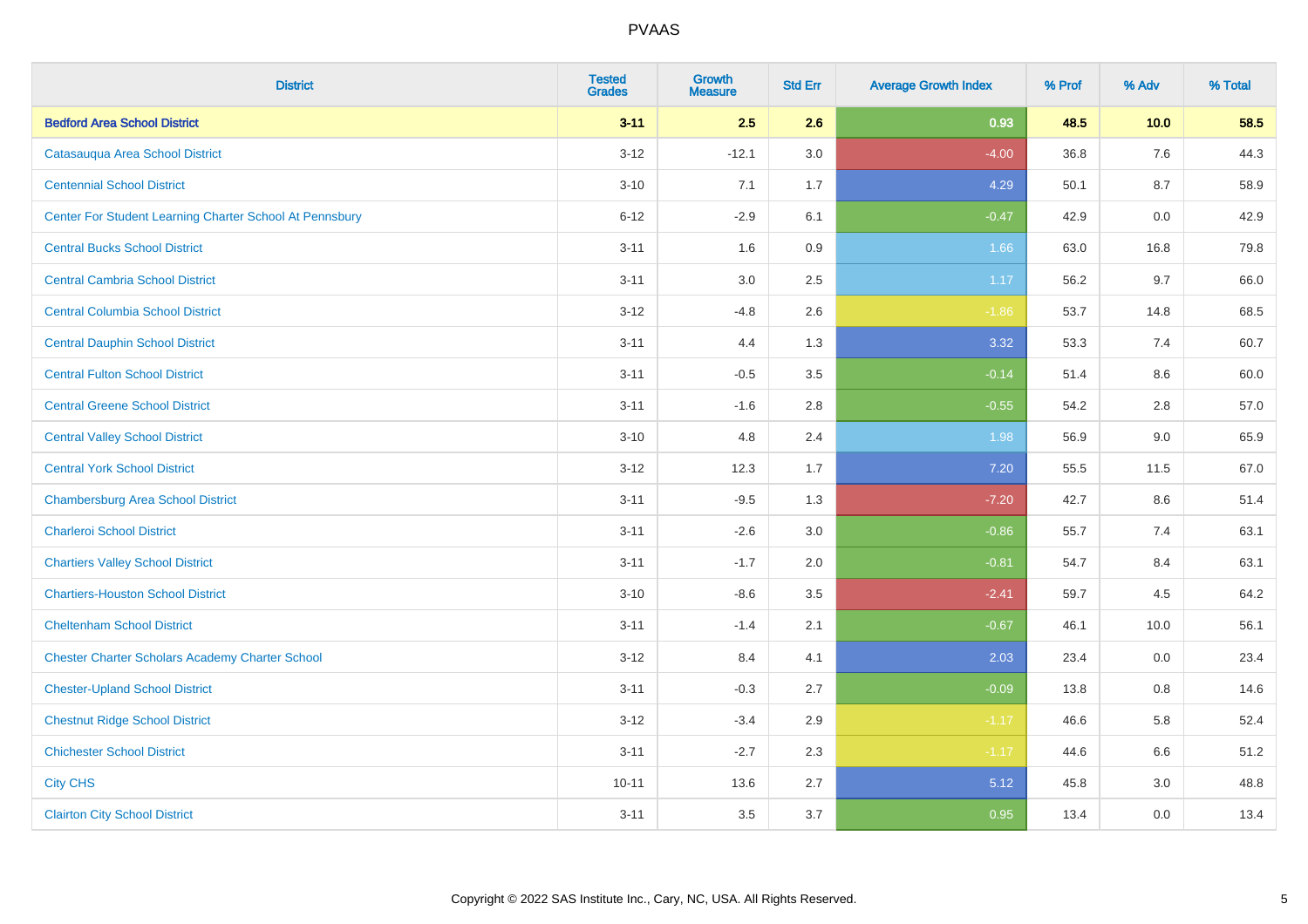| <b>District</b>                                    | <b>Tested</b><br><b>Grades</b> | <b>Growth</b><br><b>Measure</b> | <b>Std Err</b> | <b>Average Growth Index</b> | % Prof | % Adv | % Total |
|----------------------------------------------------|--------------------------------|---------------------------------|----------------|-----------------------------|--------|-------|---------|
| <b>Bedford Area School District</b>                | $3 - 11$                       | 2.5                             | 2.6            | 0.93                        | 48.5   | 10.0  | 58.5    |
| <b>Clarion Area School District</b>                | $3 - 11$                       | 10.3                            | 4.1            | 2.51                        | 45.4   | 14.6  | 60.0    |
| <b>Clarion-Limestone Area School District</b>      | $3 - 12$                       | $-2.5$                          | 4.1            | $-0.60$                     | 56.8   | 6.8   | 63.6    |
| <b>Claysburg-Kimmel School District</b>            | $3 - 11$                       | $-5.7$                          | 4.0            | $-1.42$                     | 42.9   | 8.2   | 51.0    |
| <b>Clearfield Area School District</b>             | $3 - 10$                       | $-9.4$                          | 2.6            | $-3.56$                     | 43.0   | 3.1   | 46.1    |
| <b>Coatesville Area School District</b>            | $3 - 11$                       | $-4.4$                          | 1.7            | $-2.62$                     | 36.3   | 4.2   | 40.5    |
| <b>Cocalico School District</b>                    | $3 - 11$                       | 10.6                            | 2.0            | 5.18                        | 50.8   | 14.1  | 64.8    |
| <b>Collegium Charter School</b>                    | $3 - 10$                       | 5.9                             | 2.5            | 2.33                        | 38.1   | 7.9   | 46.0    |
| <b>Colonial School District</b>                    | $3 - 11$                       | 14.0                            | 1.7            | 8.21                        | 60.2   | 19.6  | 79.8    |
| <b>Columbia Borough School District</b>            | $3 - 12$                       | $-3.1$                          | 3.5            | $-0.89$                     | 29.5   | 1.9   | 31.4    |
| <b>Columbia-Montour AVTS</b>                       | $9 - 10$                       | $-12.5$                         | 3.0            | $-4.16$                     | 22.3   | 0.6   | 22.9    |
| <b>Commodore Perry School District</b>             | $3 - 11$                       | 3.2                             | 5.5            | 0.58                        | 58.3   | 0.0   | 58.3    |
| <b>Commonwealth Charter Academy Charter School</b> | $3 - 10$                       | 9.1                             | 1.9            | 4.90                        | 47.2   | 9.1   | 56.3    |
| Community Academy Of Philadelphia Charter School   | $3 - 11$                       | 5.8                             | 2.7            | 2.12                        | 26.7   | 0.9   | 27.6    |
| <b>Conemaugh Township Area School District</b>     | $3 - 12$                       | $-3.7$                          | 3.4            | $-1.09$                     | 53.8   | 17.6  | 71.4    |
| <b>Conemaugh Valley School District</b>            | $3 - 12$                       | $-3.2$                          | 4.1            | $-0.78$                     | 48.2   | 5.6   | 53.7    |
| <b>Conestoga Valley School District</b>            | $3 - 11$                       | 8.7                             | 1.8            | 4.69                        | 60.3   | 13.5  | 73.8    |
| <b>Conewago Valley School District</b>             | $3 - 12$                       | $-0.9$                          | 2.0            | $-0.45$                     | 51.7   | 9.6   | 61.3    |
| <b>Conneaut School District</b>                    | $3 - 12$                       | $-7.5$                          | 2.6            | $-2.91$                     | 38.4   | 7.4   | 45.8    |
| <b>Connellsville Area School District</b>          | $3 - 11$                       | 6.1                             | 2.0            | 3.05                        | 45.4   | 7.8   | 53.2    |
| <b>Conrad Weiser Area School District</b>          | $3 - 11$                       | 3.6                             | 2.2            | 1.63                        | 52.1   | 2.1   | 54.2    |
| <b>Cornell School District</b>                     | $3 - 11$                       | $-1.6$                          | 5.0            | $-0.32$                     | 33.8   | 1.5   | 35.4    |
| <b>Cornwall-Lebanon School District</b>            | $3 - 11$                       | 8.3                             | 1.6            | 5.08                        | 47.2   | 8.4   | 55.6    |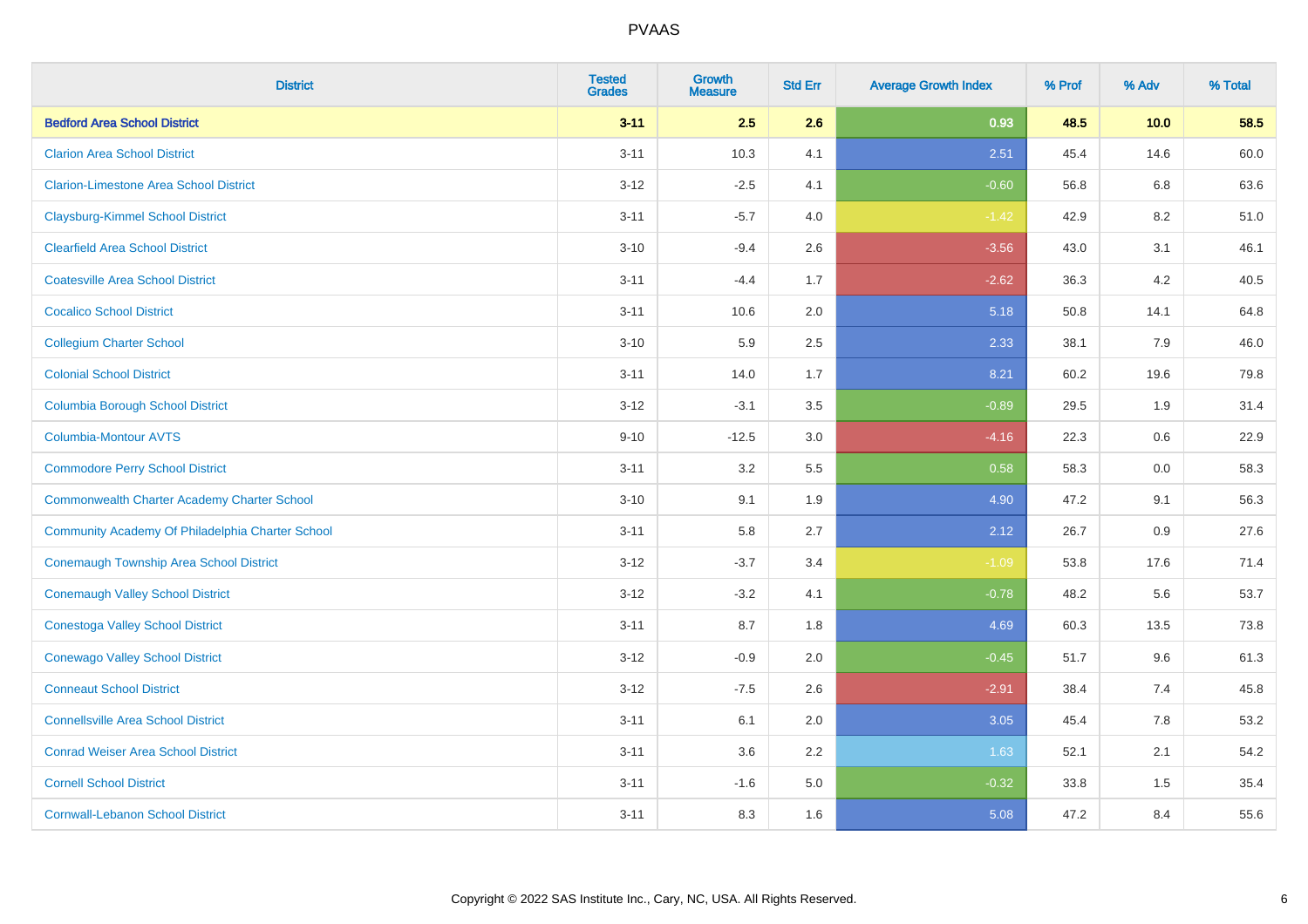| <b>District</b>                          | <b>Tested</b><br><b>Grades</b> | <b>Growth</b><br><b>Measure</b> | <b>Std Err</b> | <b>Average Growth Index</b> | % Prof | % Adv | % Total |
|------------------------------------------|--------------------------------|---------------------------------|----------------|-----------------------------|--------|-------|---------|
| <b>Bedford Area School District</b>      | $3 - 11$                       | 2.5                             | 2.6            | 0.93                        | 48.5   | 10.0  | 58.5    |
| <b>Corry Area School District</b>        | $3 - 11$                       | $-5.3$                          | 2.6            | $-2.03$                     | 38.5   | 6.0   | 44.5    |
| <b>Coudersport Area School District</b>  | $3 - 11$                       | 7.7                             | 3.7            | 2.06                        | 55.7   | 8.2   | 63.9    |
| <b>Council Rock School District</b>      | $3 - 11$                       | 8.9                             | 1.2            | 7.65                        | 62.8   | 16.6  | 79.4    |
| <b>Cranberry Area School District</b>    | $3 - 12$                       | 9.2                             | 3.0            | 3.04                        | 47.5   | 10.2  | 57.6    |
| <b>Crawford Central School District</b>  | $3 - 11$                       | $-4.7$                          | 2.2            | $-2.15$                     | 40.6   | 10.5  | 51.1    |
| <b>Crestwood School District</b>         | $3 - 11$                       | $-0.4$                          | 2.4            | $-0.17$                     | 57.4   | 17.0  | 74.4    |
| <b>Cumberland Valley School District</b> | $3 - 12$                       | 18.5                            | 1.3            | 14.64                       | 60.7   | 23.4  | 84.1    |
| <b>Curwensville Area School District</b> | $3 - 11$                       | $-27.9$                         | 4.1            | $-6.72$                     | 42.5   | 4.1   | 46.6    |
| <b>Dallas School District</b>            | $3 - 11$                       | $-2.5$                          | 2.2            | $-1.12$                     | 54.9   | 7.6   | 62.4    |
| <b>Dallastown Area School District</b>   | $3 - 11$                       | 13.5                            | 1.5            | 8.84                        | 56.0   | 17.9  | 73.8    |
| Daniel Boone Area School District        | $3 - 12$                       | 5.7                             | 2.0            | 2.88                        | 51.0   | 11.5  | 62.6    |
| <b>Danville Area School District</b>     | $3 - 11$                       | 0.4                             | 2.6            | 0.15                        | 57.4   | 18.4  | 75.7    |
| Dauphin County Technical School          | $9 - 11$                       | $-45.5$                         | 2.6            | $-17.72$                    | 14.4   | 2.5   | 16.9    |
| <b>Deer Lakes School District</b>        | $3 - 11$                       | 17.0                            | 2.7            | 6.32                        | 61.5   | 16.4  | 77.9    |
| <b>Delaware Valley School District</b>   | $3 - 11$                       | 12.6                            | 1.8            | 6.93                        | 55.2   | 16.2  | 71.4    |
| <b>Derry Area School District</b>        | $3 - 11$                       | 13.2                            | 2.8            | 4.69                        | 60.0   | 12.5  | 72.5    |
| <b>Derry Township School District</b>    | $3 - 10$                       | 12.8                            | 2.0            | 6.39                        | 54.8   | 25.8  | 80.6    |
| <b>Donegal School District</b>           | $3-12$                         | 3.1                             | 2.4            | 1.29                        | 60.6   | 9.1   | 69.7    |
| <b>Dover Area School District</b>        | $3-12$                         | 6.0                             | 2.1            | 2.94                        | 52.2   | 6.0   | 58.2    |
| Downingtown Area School District         | $3 - 11$                       | 12.1                            | 1.1            | 10.67                       | 60.0   | 23.5  | 83.6    |
| Dr Robert Ketterer Charter School Inc    | $6 - 12$                       | 10.1                            | 5.0            | 2.04                        | 14.9   | 0.4   | 15.3    |
| <b>Dubois Area School District</b>       | $3 - 11$                       | $-6.2$                          | 2.0            | $-3.07$                     | 50.9   | 13.4  | 64.3    |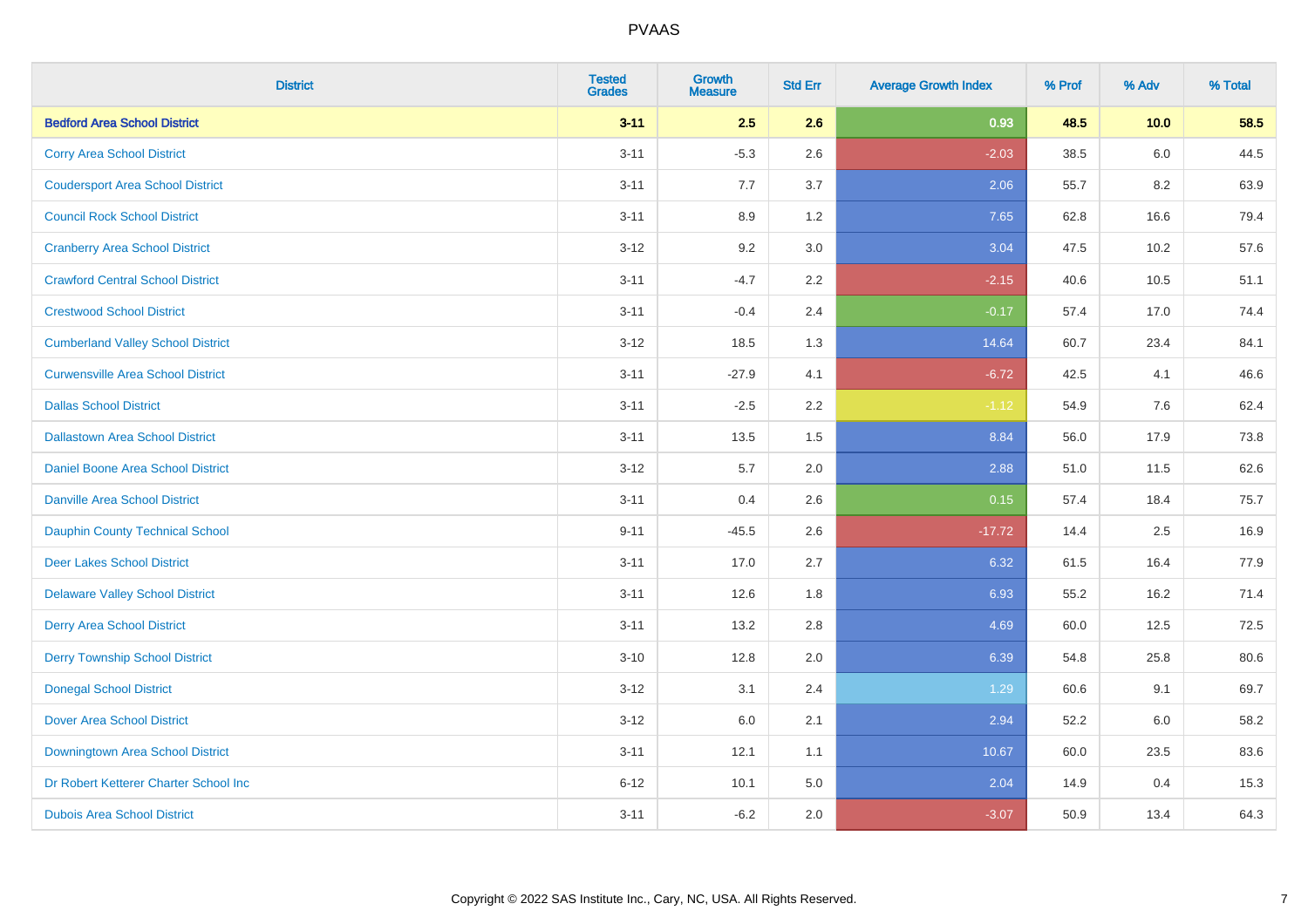| <b>District</b>                                   | <b>Tested</b><br><b>Grades</b> | <b>Growth</b><br><b>Measure</b> | <b>Std Err</b> | <b>Average Growth Index</b> | % Prof | % Adv | % Total |
|---------------------------------------------------|--------------------------------|---------------------------------|----------------|-----------------------------|--------|-------|---------|
| <b>Bedford Area School District</b>               | $3 - 11$                       | 2.5                             | 2.6            | 0.93                        | 48.5   | 10.0  | 58.5    |
| <b>Dunmore School District</b>                    | $3 - 11$                       | $-7.7$                          | 2.9            | $-2.62$                     | 34.0   | 7.2   | 41.2    |
| <b>East Allegheny School District</b>             | $3 - 11$                       | $-6.3$                          | 3.3            | $-1.87$                     | 31.9   | 9.7   | 41.7    |
| <b>East Lycoming School District</b>              | $3 - 11$                       | $-6.0$                          | 2.7            | $-2.24$                     | 48.3   | 4.2   | 52.5    |
| <b>East Penn School District</b>                  | $3 - 11$                       | 4.1                             | 1.3            | 3.27                        | 55.8   | 11.5  | 67.3    |
| <b>East Pennsboro Area School District</b>        | $3 - 11$                       | $-4.2$                          | 2.5            | $-1.71$                     | 60.8   | 8.5   | 69.3    |
| East Stroudsburg Area School District             | $3 - 11$                       | 0.1                             | 1.6            | 0.05                        | 45.8   | 7.8   | 53.6    |
| <b>Eastern Lancaster County School District</b>   | $3 - 12$                       | 4.5                             | 2.2            | 2.09                        | 46.3   | 11.4  | 57.6    |
| <b>Eastern Lebanon County School District</b>     | $3 - 11$                       | 8.6                             | 2.2            | 3.84                        | 48.8   | 11.4  | 60.3    |
| <b>Eastern York School District</b>               | $3 - 11$                       | 9.6                             | 2.6            | 3.71                        | 56.3   | 12.6  | 68.9    |
| <b>Easton Area School District</b>                | $3 - 12$                       | $-4.1$                          | 1.4            | $-2.91$                     | 39.9   | 4.0   | 43.9    |
| <b>Elizabeth Forward School District</b>          | $3 - 11$                       | $-8.4$                          | 2.4            | $-3.41$                     | 51.7   | 4.0   | 55.7    |
| <b>Elizabethtown Area School District</b>         | $3 - 12$                       | $-0.9$                          | 1.9            | $-0.47$                     | 50.0   | 11.2  | 61.2    |
| <b>Elk Lake School District</b>                   | $3 - 11$                       | $-4.0$                          | 3.3            | $-1.23$                     | 46.2   | 3.3   | 49.4    |
| <b>Ellwood City Area School District</b>          | $3 - 11$                       | $-4.2$                          | 3.2            | $-1.29$                     | 54.1   | 14.1  | 68.2    |
| <b>Ephrata Area School District</b>               | $3 - 11$                       | 5.6                             | 1.8            | 3.12                        | 54.7   | 9.5   | 64.2    |
| <b>Erie City School District</b>                  | $3 - 12$                       | $-14.5$                         | 1.6            | $-9.26$                     | 25.4   | 3.0   | 28.4    |
| Esperanza Academy Charter School                  | $4 - 11$                       | 4.0                             | 2.5            | 1.61                        | 32.4   | 0.7   | 33.1    |
| <b>Esperanza Cyber Charter School</b>             | $3 - 11$                       | 7.1                             | 6.1            | 1.16                        | 9.1    | 0.0   | 9.1     |
| <b>Everett Area School District</b>               | $3 - 11$                       | 5.0                             | 3.4            | 1.47                        | 60.5   | 1.3   | 61.8    |
| <b>Executive Education Academy Charter School</b> | $3 - 10$                       | $-6.5$                          | 3.1            | $-2.08$                     | 23.7   | 2.2   | 25.8    |
| <b>Exeter Township School District</b>            | $3 - 11$                       | $-10.4$                         | 1.9            | $-5.44$                     | 50.6   | 2.7   | 53.3    |
| <b>Fairfield Area School District</b>             | $3 - 11$                       | $-5.6$                          | 3.4            | $-1.66$                     | 57.9   | 4.0   | 61.8    |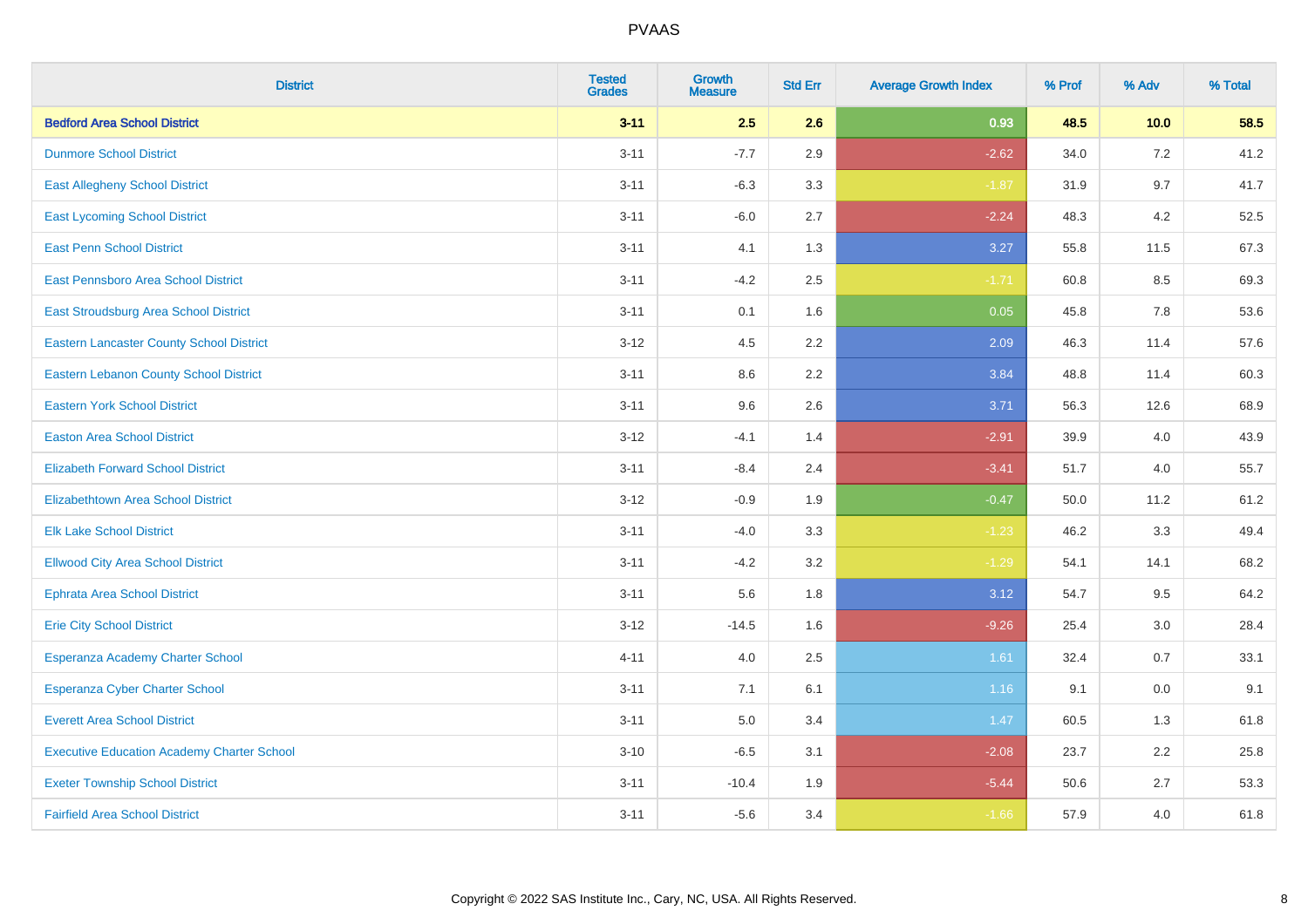| <b>District</b>                             | <b>Tested</b><br><b>Grades</b> | <b>Growth</b><br><b>Measure</b> | <b>Std Err</b> | <b>Average Growth Index</b> | % Prof | % Adv   | % Total |
|---------------------------------------------|--------------------------------|---------------------------------|----------------|-----------------------------|--------|---------|---------|
| <b>Bedford Area School District</b>         | $3 - 11$                       | 2.5                             | 2.6            | 0.93                        | 48.5   | 10.0    | 58.5    |
| <b>Fairview School District</b>             | $3 - 11$                       | 3.4                             | 2.6            | 1.32                        | 57.2   | 17.6    | 74.8    |
| <b>Fannett-Metal School District</b>        | $3 - 11$                       | $-3.4$                          | 5.1            | $-0.67$                     | 38.7   | 8.1     | 46.8    |
| <b>Farrell Area School District</b>         | $3 - 11$                       | $-10.4$                         | 4.3            | $-2.41$                     | 19.0   | $0.0\,$ | 19.0    |
| <b>Ferndale Area School District</b>        | $3 - 10$                       | $-5.8$                          | 4.3            | $-1.33$                     | 40.0   | 0.0     | 40.0    |
| <b>Fleetwood Area School District</b>       | $3 - 10$                       | 12.2                            | 2.2            | 5.68                        | 53.5   | 11.6    | 65.2    |
| <b>Forbes Road School District</b>          | $3 - 11$                       | 2.8                             | 5.1            | 0.56                        | 41.4   | 10.3    | 51.7    |
| <b>Forest Area School District</b>          | $3 - 11$                       | $-4.4$                          | 5.4            | $-0.81$                     | 36.2   | 2.1     | 38.3    |
| <b>Forest City Regional School District</b> | $3-12$                         | $-6.0$                          | 3.0            | $-1.96$                     | 44.1   | $0.0\,$ | 44.1    |
| <b>Forest Hills School District</b>         | $3 - 11$                       | $-7.3$                          | 2.7            | $-2.74$                     | 41.1   | 13.7    | 54.8    |
| <b>Fort Cherry School District</b>          | $3 - 10$                       | $-5.9$                          | 3.8            | $-1.56$                     | 55.2   | $5.2\,$ | 60.3    |
| <b>Fort Leboeuf School District</b>         | $3 - 11$                       | 11.7                            | 2.5            | 4.73                        | 48.5   | 21.1    | 69.6    |
| Fox Chapel Area School District             | $3 - 11$                       | 9.8                             | 1.8            | 5.36                        | 56.6   | 28.6    | 85.2    |
| <b>Franklin Area School District</b>        | $3 - 11$                       | 6.6                             | 2.8            | 2.34                        | 48.2   | 4.5     | 52.7    |
| <b>Franklin Regional School District</b>    | $3 - 11$                       | 2.0                             | 1.9            | 1.02                        | 66.7   | 15.5    | 82.1    |
| <b>Frazier School District</b>              | $3 - 11$                       | $-17.2$                         | 3.7            | $-4.70$                     | 37.1   | 1.6     | 38.7    |
| <b>Freedom Area School District</b>         | $3 - 11$                       | $-7.1$                          | 3.0            | $-2.37$                     | 43.8   | 4.2     | 47.9    |
| <b>Freeport Area School District</b>        | $3 - 10$                       | 9.7                             | 2.5            | 3.91                        | 57.5   | 17.8    | 75.3    |
| <b>Galeton Area School District</b>         | $3 - 11$                       | 2.2                             | 5.3            | 0.42                        | 41.3   | 4.4     | 45.6    |
| <b>Garnet Valley School District</b>        | $3 - 10$                       | 10.9                            | 1.7            | 6.53                        | 67.1   | 19.0    | 86.1    |
| <b>Gateway School District</b>              | $3 - 11$                       | 0.8                             | 2.2            | 0.38                        | 52.1   | 13.8    | 65.9    |
| <b>General Mclane School District</b>       | $3 - 11$                       | 3.1                             | 2.9            | 1.07                        | 62.3   | 4.9     | 67.2    |
| Gettysburg Area School District             | $3 - 11$                       | $-4.0$                          | 2.1            | $-1.89$                     | 45.3   | 14.0    | 59.3    |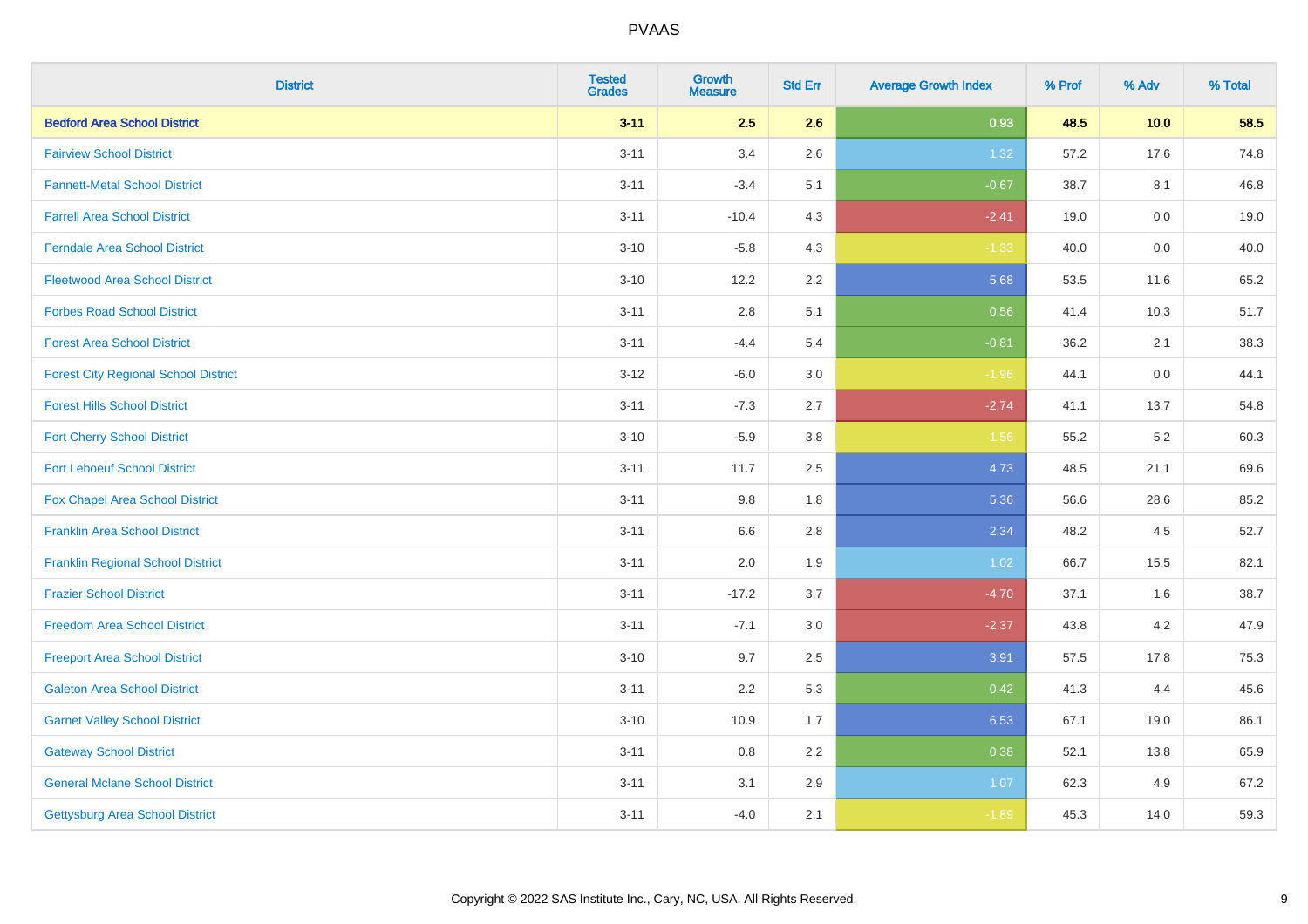| <b>District</b>                               | <b>Tested</b><br><b>Grades</b> | <b>Growth</b><br><b>Measure</b> | <b>Std Err</b> | <b>Average Growth Index</b> | % Prof | % Adv   | % Total |
|-----------------------------------------------|--------------------------------|---------------------------------|----------------|-----------------------------|--------|---------|---------|
| <b>Bedford Area School District</b>           | $3 - 11$                       | 2.5                             | 2.6            | 0.93                        | 48.5   | 10.0    | 58.5    |
| <b>Gillingham Charter School</b>              | $3 - 11$                       | $-4.4$                          | 5.6            | $-0.77$                     | 20.8   | 8.3     | 29.2    |
| <b>Girard School District</b>                 | $3 - 11$                       | $-0.6$                          | 2.7            | $-0.22$                     | 53.9   | 15.6    | 69.6    |
| <b>Glendale School District</b>               | $3 - 10$                       | $-0.9$                          | 3.7            | $-0.24$                     | 50.0   | 5.4     | 55.4    |
| <b>Governor Mifflin School District</b>       | $3 - 11$                       | 4.1                             | 1.8            | 2.33                        | 42.5   | 7.2     | 49.7    |
| <b>Great Valley School District</b>           | $3 - 11$                       | 15.0                            | 1.9            | 7.98                        | 50.0   | 35.0    | 85.0    |
| <b>Greater Johnstown School District</b>      | $3 - 11$                       | $-3.1$                          | 2.6            | $-1.19$                     | 26.1   | $0.0\,$ | 26.1    |
| <b>Greater Latrobe School District</b>        | $3 - 11$                       | 0.6                             | 1.9            | 0.31                        | 55.5   | 14.1    | 69.5    |
| <b>Greater Nanticoke Area School District</b> | $3-12$                         | 11.2                            | 2.8            | 4.01                        | 38.0   | 12.4    | 50.4    |
| <b>Greencastle-Antrim School District</b>     | $3 - 11$                       | $-3.0$                          | $2.2\,$        | $-1.36$                     | 62.4   | 9.9     | 72.3    |
| <b>Greensburg Salem School District</b>       | $3 - 11$                       | $-4.4$                          | 2.4            | $-1.88$                     | 47.6   | 4.9     | 52.4    |
| <b>Greenville Area School District</b>        | $3 - 11$                       | 0.7                             | 2.9            | 0.26                        | 53.4   | 6.9     | 60.3    |
| <b>Greenwood School District</b>              | $3 - 11$                       | 15.9                            | 3.9            | 4.11                        | 50.0   | 25.0    | 75.0    |
| <b>Grove City Area School District</b>        | $3-12$                         | 5.1                             | 2.4            | 2.09                        | 36.4   | 16.5    | 52.8    |
| <b>Halifax Area School District</b>           | $3 - 11$                       | 4.7                             | 3.9            | 1.22                        | 61.5   | 9.6     | 71.2    |
| <b>Hamburg Area School District</b>           | $3 - 11$                       | 8.9                             | 2.5            | 3.63                        | 43.5   | 8.2     | 51.7    |
| <b>Hampton Township School District</b>       | $3 - 11$                       | 5.1                             | 2.2            | 2.35                        | 54.0   | 28.2    | 82.2    |
| <b>Hanover Area School District</b>           | $3 - 11$                       | 2.2                             | 4.6            | 0.48                        | 42.9   | 5.7     | 48.6    |
| <b>Hanover Public School District</b>         | $3 - 11$                       | 5.2                             | 2.8            | 1.83                        | 52.2   | 14.4    | 66.7    |
| <b>Harbor Creek School District</b>           | $3 - 11$                       | $-7.1$                          | 2.7            | $-2.67$                     | 48.8   | 15.2    | 64.0    |
| Harmony Area School District                  | $3 - 10$                       | 4.5                             | 6.3            | 0.72                        | 33.3   | 13.3    | 46.7    |
| <b>Harrisburg City School District</b>        | $3 - 11$                       | $-0.4$                          | 2.1            | $-0.19$                     | 15.1   | 0.4     | 15.5    |
| Hatboro-Horsham School District               | $3 - 11$                       | $-12.8$                         | 1.7            | $-7.47$                     | 45.6   | $7.2\,$ | 52.8    |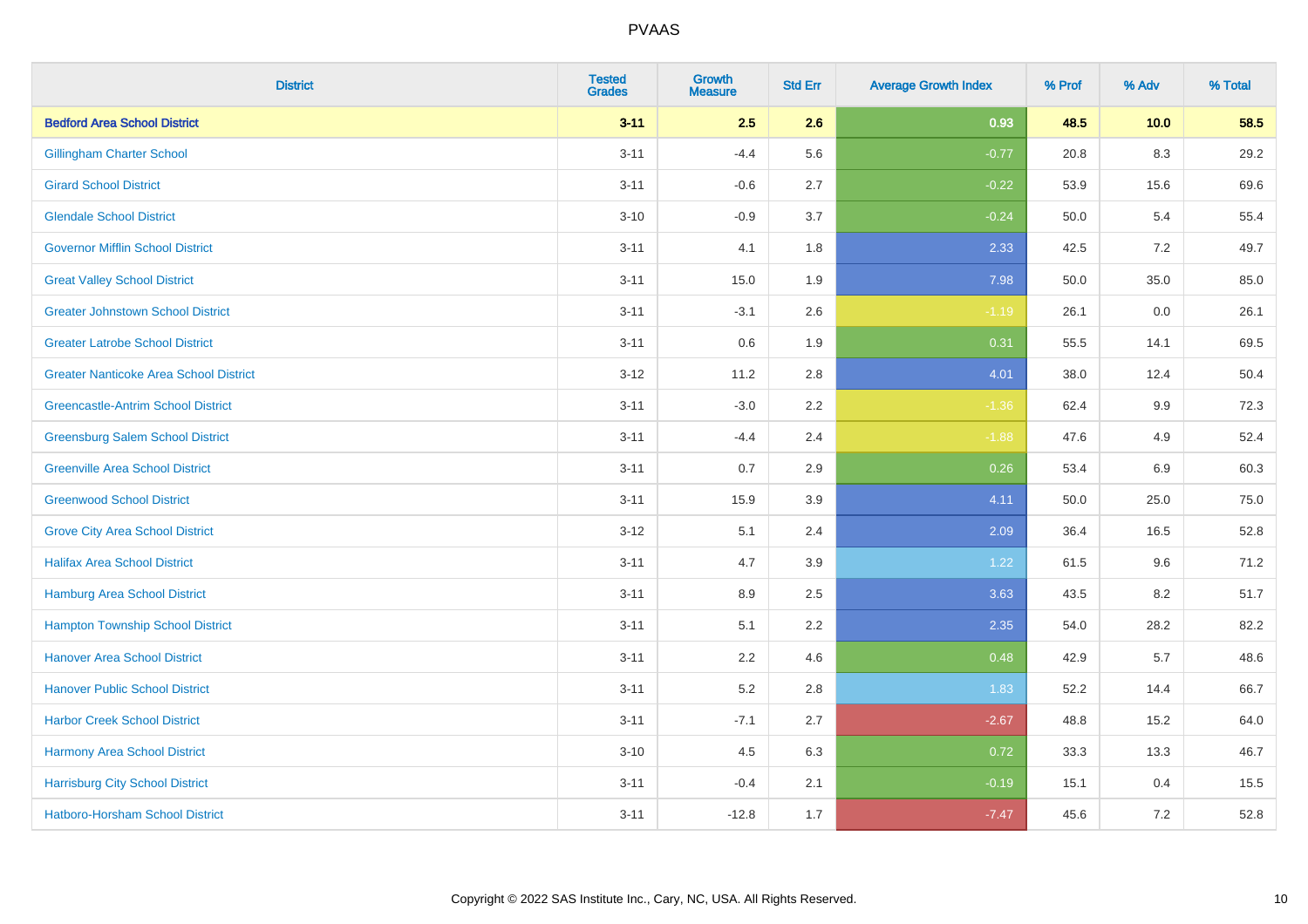| <b>District</b>                               | <b>Tested</b><br><b>Grades</b> | <b>Growth</b><br><b>Measure</b> | <b>Std Err</b> | <b>Average Growth Index</b> | % Prof | % Adv | % Total |
|-----------------------------------------------|--------------------------------|---------------------------------|----------------|-----------------------------|--------|-------|---------|
| <b>Bedford Area School District</b>           | $3 - 11$                       | 2.5                             | 2.6            | 0.93                        | 48.5   | 10.0  | 58.5    |
| <b>Haverford Township School District</b>     | $3 - 11$                       | 8.0                             | 1.5            | 5.27                        | 53.0   | 25.5  | 78.6    |
| <b>Hazleton Area School District</b>          | $3 - 11$                       | 9.6                             | 1.4            | 6.77                        | 45.0   | 7.8   | 52.9    |
| <b>Hempfield Area School District</b>         | $3 - 12$                       | 4.6                             | 1.6            | 2.86                        | 53.5   | 20.1  | 73.6    |
| <b>Hempfield School District</b>              | $3 - 11$                       | 0.1                             | 1.4            | 0.08                        | 58.2   | 9.9   | 68.2    |
| <b>Hermitage School District</b>              | $3-12$                         | 3.8                             | 2.4            | 1.60                        | 57.5   | 9.3   | 66.8    |
| <b>Highlands School District</b>              | $3 - 11$                       | $-7.4$                          | 2.7            | $-2.76$                     | 44.4   | 3.7   | 48.2    |
| <b>Hollidaysburg Area School District</b>     | $3 - 11$                       | 6.0                             | 2.1            | 2.88                        | 57.1   | 12.3  | 69.4    |
| <b>Homer-Center School District</b>           | $3 - 11$                       | 9.7                             | 3.6            | 2.70                        | 45.1   | 17.2  | 62.3    |
| Hope For Hyndman Charter School               | $3 - 11$                       | $-2.0$                          | 6.1            | $-0.32$                     | 33.3   | 0.0   | 33.3    |
| <b>Hopewell Area School District</b>          | $3 - 11$                       | 2.6                             | 2.7            | 0.97                        | 58.4   | 4.0   | 62.4    |
| Huntingdon Area School District               | $3 - 11$                       | $-2.0$                          | 2.7            | $-0.72$                     | 36.8   | 10.3  | 47.0    |
| Imhotep Institute Charter High School         | $9 - 11$                       | $-5.3$                          | 5.8            | $-0.92$                     | 25.0   | 0.0   | 25.0    |
| <b>Indiana Area School District</b>           | $3 - 11$                       | $-5.3$                          | 2.3            | $-2.28$                     | 47.6   | 18.4  | 66.1    |
| <b>Innovative Arts Academy Charter School</b> | $6 - 11$                       | $-9.1$                          | 3.7            | $-2.44$                     | 9.5    | 0.0   | 9.5     |
| Insight PA Cyber Charter School               | $3 - 11$                       | 0.7                             | 5.7            | 0.12                        | 50.0   | 4.8   | 54.8    |
| <b>Interboro School District</b>              | $3-12$                         | $-7.3$                          | 2.1            | $-3.43$                     | 46.6   | 4.8   | 51.4    |
| <b>Iroquois School District</b>               | $3 - 11$                       | 13.1                            | 3.0            | 4.35                        | 48.2   | 7.8   | 56.0    |
| <b>Jamestown Area School District</b>         | $3 - 11$                       | 13.5                            | 4.2            | 3.19                        | 64.4   | 13.3  | 77.8    |
| Jeannette City School District                | $3 - 11$                       | $-4.3$                          | 3.8            | $-1.13$                     | 46.7   | 7.5   | 54.2    |
| Jefferson County-Dubois AVTS                  | $9 - 11$                       | $-16.2$                         | 3.9            | $-4.16$                     | 23.0   | 0.0   | 23.0    |
| Jefferson-Morgan School District              | $3 - 10$                       | $-9.9$                          | 4.2            | $-2.35$                     | 43.8   | 4.2   | 47.9    |
| <b>Jenkintown School District</b>             | $3 - 11$                       | 12.5                            | 4.4            | 2.84                        | 54.6   | 29.6  | 84.1    |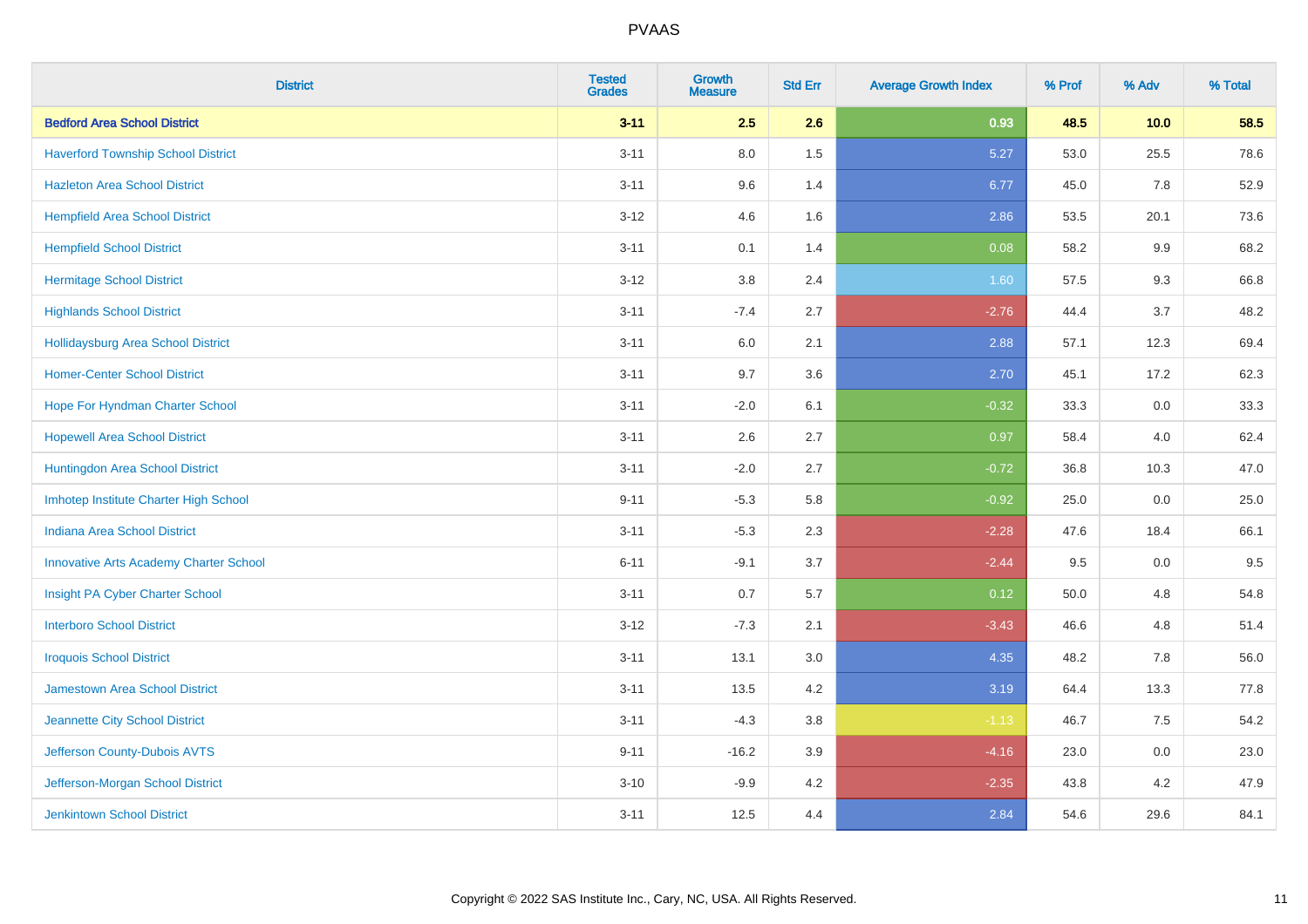| <b>District</b>                                 | <b>Tested</b><br><b>Grades</b> | <b>Growth</b><br><b>Measure</b> | <b>Std Err</b> | <b>Average Growth Index</b> | % Prof | % Adv   | % Total |
|-------------------------------------------------|--------------------------------|---------------------------------|----------------|-----------------------------|--------|---------|---------|
| <b>Bedford Area School District</b>             | $3 - 11$                       | 2.5                             | 2.6            | 0.93                        | 48.5   | 10.0    | 58.5    |
| <b>Jersey Shore Area School District</b>        | $3 - 11$                       | $0.5\,$                         | 2.6            | 0.21                        | 47.1   | $9.2\,$ | 56.2    |
| Jim Thorpe Area School District                 | $3 - 11$                       | $-5.8$                          | 2.7            | $-2.19$                     | 33.3   | 7.4     | 40.7    |
| Johnsonburg Area School District                | $3 - 11$                       | $-14.1$                         | 3.9            | $-3.62$                     | 54.0   | 4.6     | 58.6    |
| <b>Juniata County School District</b>           | $3 - 12$                       | $-4.9$                          | 2.1            | $-2.26$                     | 38.5   | 2.9     | 41.4    |
| <b>Juniata Valley School District</b>           | $3 - 11$                       | $-3.9$                          | 3.5            | $-1.10$                     | 44.4   | 3.5     | 47.8    |
| <b>Kane Area School District</b>                | $3 - 10$                       | $-3.7$                          | 3.2            | $-1.17$                     | 39.5   | 9.9     | 49.4    |
| <b>Karns City Area School District</b>          | $3 - 11$                       | $-6.0$                          | 2.9            | $-2.03$                     | 53.1   | 8.3     | 61.5    |
| <b>Kennett Consolidated School District</b>     | $3 - 11$                       | 4.8                             | 1.8            | 2.61                        | 52.5   | 10.7    | 63.2    |
| <b>Keystone Central School District</b>         | $3 - 11$                       | $-5.1$                          | 2.0            | $-2.46$                     | 44.7   | 4.6     | 49.4    |
| <b>Keystone Education Center Charter School</b> | $3 - 12$                       | $-12.9$                         | 5.9            | $-2.19$                     | 28.0   | 0.0     | 28.0    |
| <b>Keystone Oaks School District</b>            | $3 - 11$                       | $5.5\,$                         | 2.6            | 2.07                        | 53.2   | 12.1    | 65.4    |
| <b>Keystone School District</b>                 | $3 - 11$                       | 3.1                             | 3.3            | 0.94                        | 50.6   | $6.5\,$ | 57.1    |
| <b>KIPP Dubois Charter School</b>               | $9 - 10$                       | 4.7                             | 3.3            | 1.40                        | 31.0   | 1.4     | 32.4    |
| <b>Kiski Area School District</b>               | $3 - 11$                       | $-3.7$                          | 2.0            | $-1.86$                     | 57.4   | 10.4    | 67.8    |
| <b>Kutztown Area School District</b>            | $3 - 12$                       | $-0.2$                          | 3.2            | $-0.05$                     | 55.4   | 13.3    | 68.7    |
| La Academia Partnership Charter School          | $6 - 11$                       | $-11.0$                         | 4.7            | $-2.34$                     | 6.8    | 0.0     | 6.8     |
| Lackawanna Trail School District                | $3 - 10$                       | $-21.7$                         | 3.5            | $-6.20$                     | 38.5   | 1.5     | 40.0    |
| <b>Lakeland School District</b>                 | $3 - 11$                       | 1.1                             | 2.8            | 0.38                        | 48.6   | 3.7     | 52.3    |
| Lake-Lehman School District                     | $3 - 11$                       | 10.8                            | 2.7            | 3.93                        | 55.3   | 7.9     | 63.2    |
| <b>Lakeview School District</b>                 | $3 - 11$                       | $-0.9$                          | 3.7            | $-0.24$                     | 60.3   | 3.2     | 63.5    |
| <b>Lampeter-Strasburg School District</b>       | $3 - 12$                       | $-8.6$                          | 2.0            | $-4.33$                     | 55.1   | 9.8     | 64.8    |
| <b>Lancaster School District</b>                | $3 - 12$                       | $-15.8$                         | 1.5            | $-10.90$                    | 14.6   | 2.3     | 16.9    |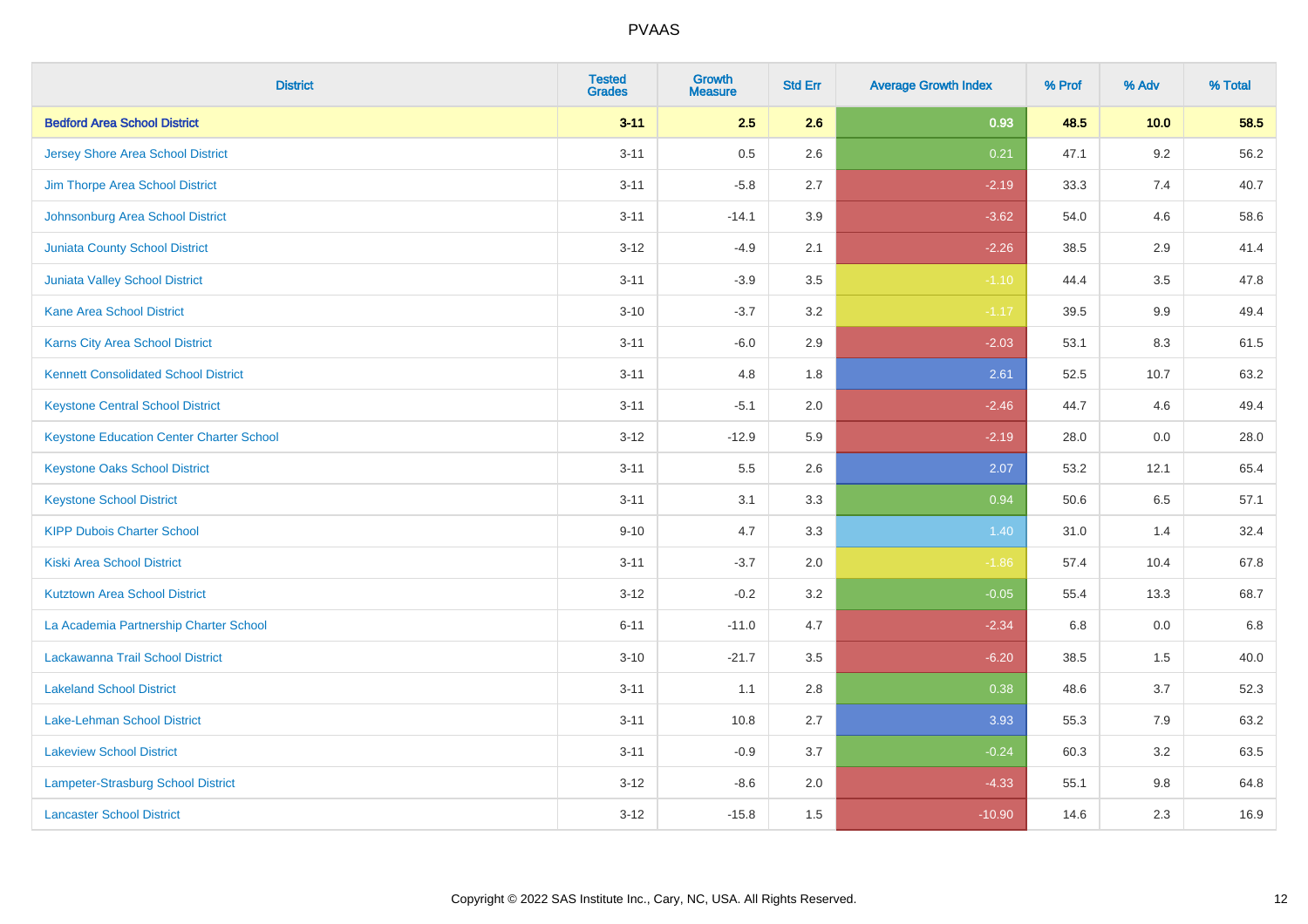| <b>District</b>                                    | <b>Tested</b><br><b>Grades</b> | <b>Growth</b><br><b>Measure</b> | <b>Std Err</b> | <b>Average Growth Index</b> | % Prof | % Adv   | % Total |
|----------------------------------------------------|--------------------------------|---------------------------------|----------------|-----------------------------|--------|---------|---------|
| <b>Bedford Area School District</b>                | $3 - 11$                       | 2.5                             | 2.6            | 0.93                        | 48.5   | 10.0    | 58.5    |
| <b>Laurel Highlands School District</b>            | $3 - 11$                       | 4.3                             | 2.4            | 1.81                        | 44.9   | 9.6     | 54.5    |
| <b>Laurel School District</b>                      | $3 - 11$                       | 1.8                             | 3.1            | 0.59                        | 70.1   | 2.3     | 72.4    |
| <b>Lawrence County CTC</b>                         | $10 - 11$                      | $-21.7$                         | 3.6            | $-6.05$                     | 19.8   | $0.0\,$ | 19.8    |
| <b>Lebanon School District</b>                     | $3 - 11$                       | $-1.6$                          | 1.9            | $-0.80$                     | 24.4   | 2.6     | 27.0    |
| Leechburg Area School District                     | $3 - 11$                       | 4.4                             | 4.0            | 1.09                        | 47.8   | 19.6    | 67.4    |
| Lehigh Career & Technical Institute                | $10 - 12$                      | 5.6                             | 5.6            | 0.99                        | 78.3   | 0.0     | 78.3    |
| Lehigh Valley Academy Regional Charter School      | $3 - 11$                       | 0.7                             | 2.3            | 0.32                        | 46.3   | 5.0     | 51.4    |
| Lehigh Valley Charter High School For The Arts     | $9 - 10$                       | 7.3                             | 2.6            | 2.82                        | 62.3   | 18.2    | 80.5    |
| Lehighton Area School District                     | $3 - 11$                       | $-1.6$                          | 2.3            | $-0.70$                     | 51.1   | 5.6     | 56.7    |
| <b>Lewisburg Area School District</b>              | $3 - 11$                       | $-2.7$                          | 2.6            | $-1.03$                     | 57.0   | 18.5    | 75.6    |
| <b>Ligonier Valley School District</b>             | $3 - 11$                       | 4.2                             | 3.1            | 1.34                        | 59.1   | 10.3    | 69.5    |
| Lincoln Leadership Academy Charter School          | $3 - 12$                       | 14.2                            | 6.4            | 2.22                        | 23.5   | $0.0\,$ | 23.5    |
| <b>Lincoln Park Performing Arts Charter School</b> | $7 - 11$                       | 3.6                             | 2.5            | 1.42                        | 59.6   | 14.7    | 74.3    |
| <b>Line Mountain School District</b>               | $3 - 11$                       | 4.1                             | 3.2            | 1.27                        | 52.9   | 9.2     | 62.1    |
| <b>Littlestown Area School District</b>            | $3 - 11$                       | 11.4                            | 2.5            | 4.62                        | 55.2   | 10.4    | 65.6    |
| <b>Lower Dauphin School District</b>               | $3 - 11$                       | 0.6                             | 1.9            | 0.33                        | 49.2   | 12.6    | 61.8    |
| <b>Lower Merion School District</b>                | $3 - 11$                       | 19.0                            | 1.3            | 14.93                       | 55.6   | 29.9    | 85.5    |
| <b>Lower Moreland Township School District</b>     | $3 - 11$                       | 2.0                             | 2.2            | 0.95                        | 62.8   | 17.0    | 79.8    |
| <b>Loyalsock Township School District</b>          | $3 - 12$                       | 4.2                             | 2.8            | 1.47                        | 54.3   | 2.1     | 56.4    |
| <b>Mahanoy Area School District</b>                | $3 - 10$                       | $-9.0$                          | 3.6            | $-2.49$                     | 26.2   | 1.6     | 27.9    |
| <b>Manheim Central School District</b>             | $3 - 11$                       | 2.1                             | 2.1            | 1.01                        | 53.2   | 11.6    | 64.8    |
| <b>Manheim Township School District</b>            | $3 - 12$                       | $-0.9$                          | 1.6            | $-0.58$                     | 53.2   | 15.5    | 68.7    |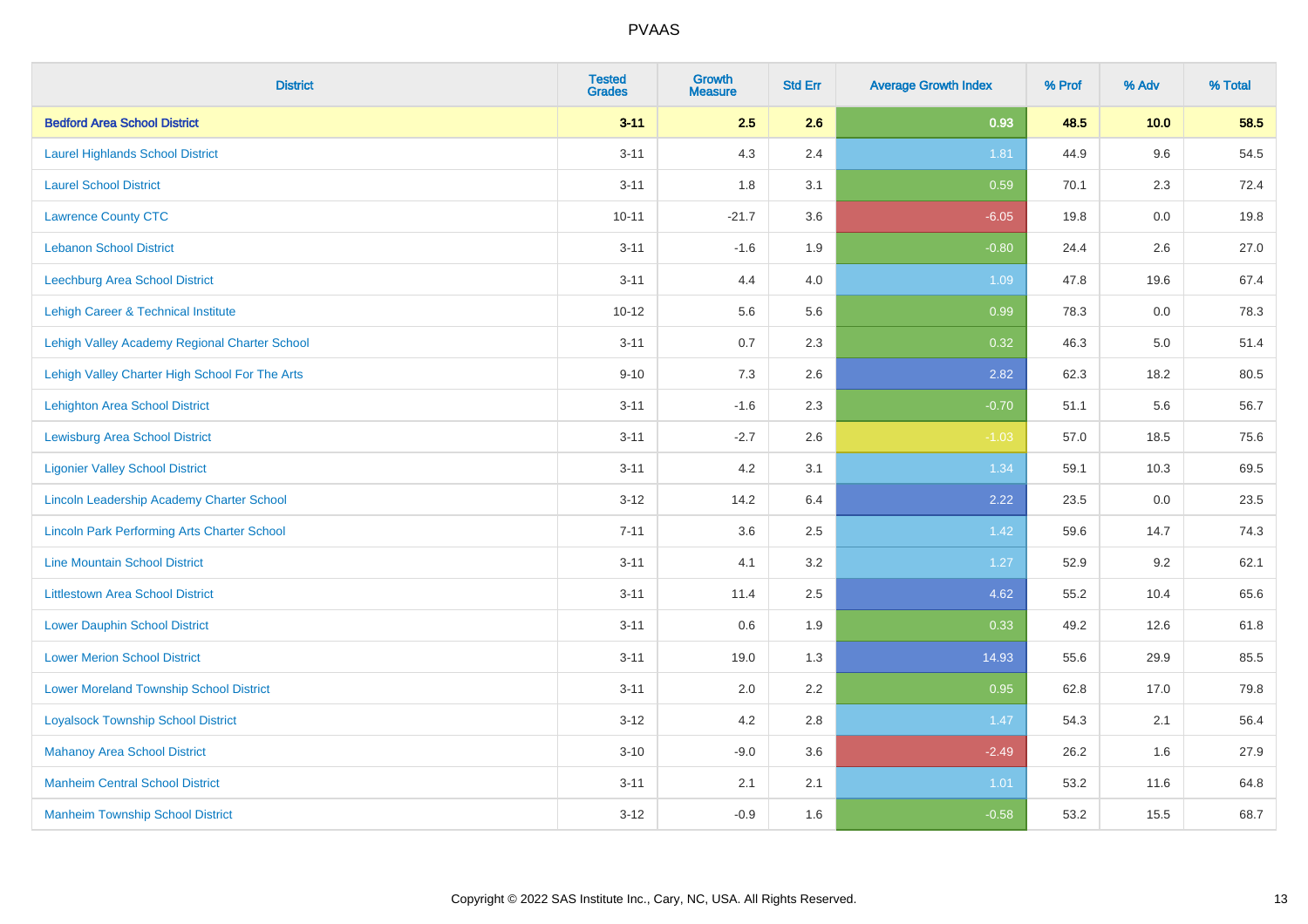| <b>District</b>                                | <b>Tested</b><br><b>Grades</b> | <b>Growth</b><br><b>Measure</b> | <b>Std Err</b> | <b>Average Growth Index</b> | % Prof | % Adv | % Total |
|------------------------------------------------|--------------------------------|---------------------------------|----------------|-----------------------------|--------|-------|---------|
| <b>Bedford Area School District</b>            | $3 - 11$                       | 2.5                             | 2.6            | 0.93                        | 48.5   | 10.0  | 58.5    |
| <b>Marion Center Area School District</b>      | $3 - 10$                       | $-12.0$                         | 3.1            | $-3.87$                     | 33.7   | 1.1   | 34.8    |
| <b>Maritime Academy Charter School</b>         | $3 - 10$                       | $-11.4$                         | 3.5            | $-3.29$                     | 15.2   | 0.0   | 15.2    |
| <b>Marple Newtown School District</b>          | $3 - 11$                       | 2.0                             | 2.4            | 0.81                        | 57.6   | 12.8  | 70.4    |
| <b>Mars Area School District</b>               | $3 - 10$                       | 5.7                             | 2.1            | 2.75                        | 57.9   | 18.2  | 76.1    |
| <b>MaST Community Charter School</b>           | $3 - 10$                       | $-4.1$                          | 2.7            | $-1.52$                     | 44.0   | 9.5   | 53.4    |
| <b>MaST Community Charter School II</b>        | $3 - 10$                       | 4.4                             | 3.2            | 1.37                        | 28.4   | 3.4   | 31.8    |
| Mastery Charter High School-Lenfest Campus     | $7 - 11$                       | 2.5                             | 5.7            | 0.43                        | 40.0   | 0.0   | 40.0    |
| <b>Mastery Charter School - Gratz Campus</b>   | $7 - 10$                       | $-23.9$                         | 4.5            | $-5.29$                     | 2.9    | 0.0   | $2.9\,$ |
| <b>Mastery Charter School - Hardy Williams</b> | $3 - 11$                       | 11.4                            | 3.4            | 3.33                        | 44.3   | 5.7   | 50.0    |
| <b>Mastery Charter School - Pickett Campus</b> | $6 - 10$                       | 5.6                             | 5.7            | 1.00                        | 27.8   | 0.0   | 27.8    |
| Mastery Charter School - Shoemaker Campus      | $7 - 10$                       | 4.1                             | 3.0            | 1.34                        | 20.9   | 3.3   | 24.2    |
| <b>Mastery Charter School - Thomas Campus</b>  | $3 - 10$                       | 2.1                             | 6.2            | 0.33                        | 28.6   | 0.0   | 28.6    |
| <b>Mcguffey School District</b>                | $3 - 11$                       | 2.1                             | 2.6            | 0.81                        | 57.7   | 3.1   | 60.8    |
| <b>Mckeesport Area School District</b>         | $3 - 12$                       | 9.0                             | 2.4            | 3.72                        | 31.0   | 4.5   | 35.5    |
| Mechanicsburg Area School District             | $3 - 11$                       | 5.9                             | 1.8            | 3.29                        | 57.2   | 13.7  | 70.9    |
| <b>Mercer Area School District</b>             | $3 - 11$                       | $-0.2$                          | 3.3            | $-0.06$                     | 56.0   | 8.0   | 64.0    |
| <b>Methacton School District</b>               | $3 - 11$                       | 2.5                             | 1.7            | 1.43                        | 62.5   | 16.4  | 79.0    |
| Meyersdale Area School District                | $3 - 11$                       | 4.2                             | 4.0            | 1.07                        | 43.1   | 6.9   | 50.0    |
| <b>Mid Valley School District</b>              | $3 - 10$                       | $-1.7$                          | 3.0            | $-0.55$                     | 45.1   | 7.8   | 52.9    |
| <b>Middletown Area School District</b>         | $3 - 11$                       | $-5.3$                          | 2.6            | $-2.05$                     | 46.4   | 5.3   | 51.7    |
| <b>Midd-West School District</b>               | $3 - 11$                       | 10.3                            | 2.7            | 3.80                        | 58.0   | 13.4  | 71.4    |
| <b>Mifflin County School District</b>          | $3 - 11$                       | 9.1                             | 1.7            | 5.49                        | 47.1   | 6.7   | 53.8    |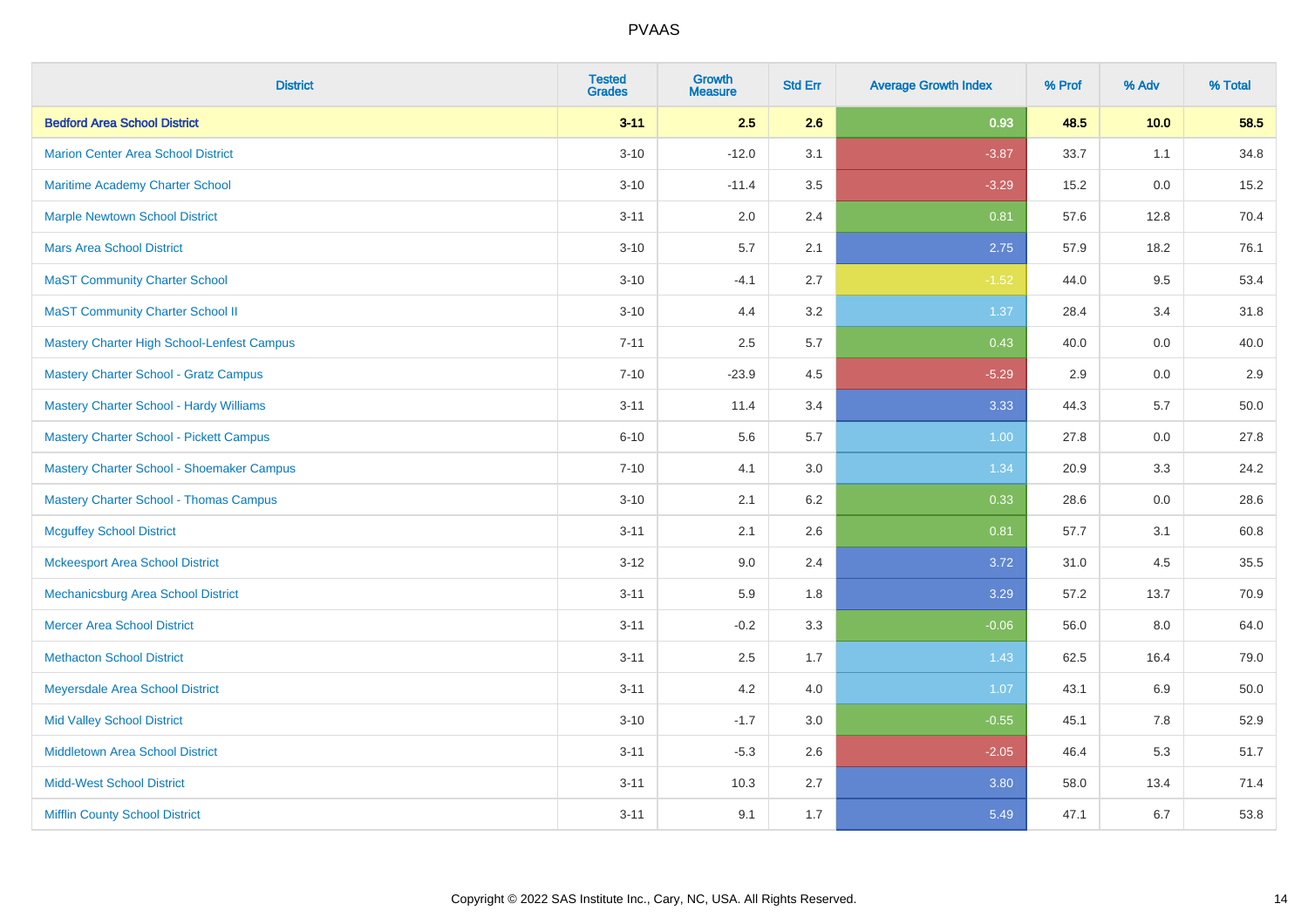| <b>District</b>                            | <b>Tested</b><br><b>Grades</b> | <b>Growth</b><br><b>Measure</b> | <b>Std Err</b> | <b>Average Growth Index</b> | % Prof | % Adv   | % Total |
|--------------------------------------------|--------------------------------|---------------------------------|----------------|-----------------------------|--------|---------|---------|
| <b>Bedford Area School District</b>        | $3 - 11$                       | 2.5                             | 2.6            | 0.93                        | 48.5   | 10.0    | 58.5    |
| Mifflinburg Area School District           | $3 - 11$                       | $-15.8$                         | 2.5            | $-6.30$                     | 42.4   | 4.0     | 46.4    |
| <b>Millcreek Township School District</b>  | $3 - 11$                       | 3.1                             | 1.5            | 2.06                        | 55.6   | 14.2    | 69.7    |
| <b>Millersburg Area School District</b>    | $3 - 11$                       | 6.2                             | 3.8            | 1.63                        | 51.8   | 7.4     | 59.3    |
| <b>Millville Area School District</b>      | $3 - 12$                       | $-0.9$                          | 4.7            | $-0.18$                     | 51.4   | 5.4     | 56.8    |
| <b>Milton Area School District</b>         | $3 - 11$                       | $-8.7$                          | 2.5            | $-3.52$                     | 45.4   | $6.9\,$ | 52.3    |
| <b>Minersville Area School District</b>    | $3 - 11$                       | $-14.4$                         | 3.7            | $-3.90$                     | 39.3   | 3.3     | 42.6    |
| <b>Mohawk Area School District</b>         | $3 - 11$                       | $-7.5$                          | 3.1            | $-2.45$                     | 49.4   | 11.0    | 60.4    |
| <b>Monessen City School District</b>       | $3 - 10$                       | 8.3                             | 4.5            | 1.85                        | 42.9   | 2.9     | 45.7    |
| <b>Moniteau School District</b>            | $3 - 11$                       | $-11.8$                         | 3.3            | $-3.56$                     | 50.0   | 6.3     | 56.3    |
| <b>Montgomery Area School District</b>     | $3 - 11$                       | 10.7                            | 3.6            | 2.96                        | 48.7   | 12.4    | 61.1    |
| <b>Montour School District</b>             | $3 - 11$                       | $-1.8$                          | 2.1            | $-0.88$                     | 61.4   | 15.1    | 76.5    |
| <b>Montoursville Area School District</b>  | $3 - 12$                       | 10.8                            | 2.5            | 4.24                        | 44.6   | 20.1    | 64.8    |
| <b>Montrose Area School District</b>       | $3 - 10$                       | $-5.5$                          | 3.0            | $-1.82$                     | 46.7   | 5.4     | 52.2    |
| Moon Area School District                  | $3 - 11$                       | 8.2                             | 1.9            | 4.25                        | 58.7   | 18.5    | 77.2    |
| Morrisville Borough School District        | $3 - 11$                       | 4.8                             | 4.3            | 1.10                        | 30.2   | 2.3     | 32.6    |
| <b>Moshannon Valley School District</b>    | $3 - 10$                       | $-7.0$                          | 3.4            | $-2.01$                     | 48.5   | 0.0     | 48.5    |
| <b>Mount Carmel Area School District</b>   | $3 - 11$                       | $-0.6$                          | 3.1            | $-0.18$                     | 45.3   | 2.1     | 47.4    |
| <b>Mount Pleasant Area School District</b> | $3 - 11$                       | $-5.0$                          | 2.6            | $-1.93$                     | 52.6   | 0.0     | 52.6    |
| <b>Mount Union Area School District</b>    | $3 - 10$                       | $-6.1$                          | 3.1            | $-1.97$                     | 32.2   | 3.4     | 35.6    |
| <b>Mountain View School District</b>       | $3 - 11$                       | 20.9                            | 3.5            | 5.91                        | 57.8   | 20.3    | 78.1    |
| Mt Lebanon School District                 | $3 - 11$                       | $-1.0$                          | 1.5            | $-0.70$                     | 61.9   | 24.0    | 85.9    |
| <b>Muhlenberg School District</b>          | $3 - 10$                       | 4.0                             | 1.9            | 2.10                        | 34.2   | 2.6     | 36.8    |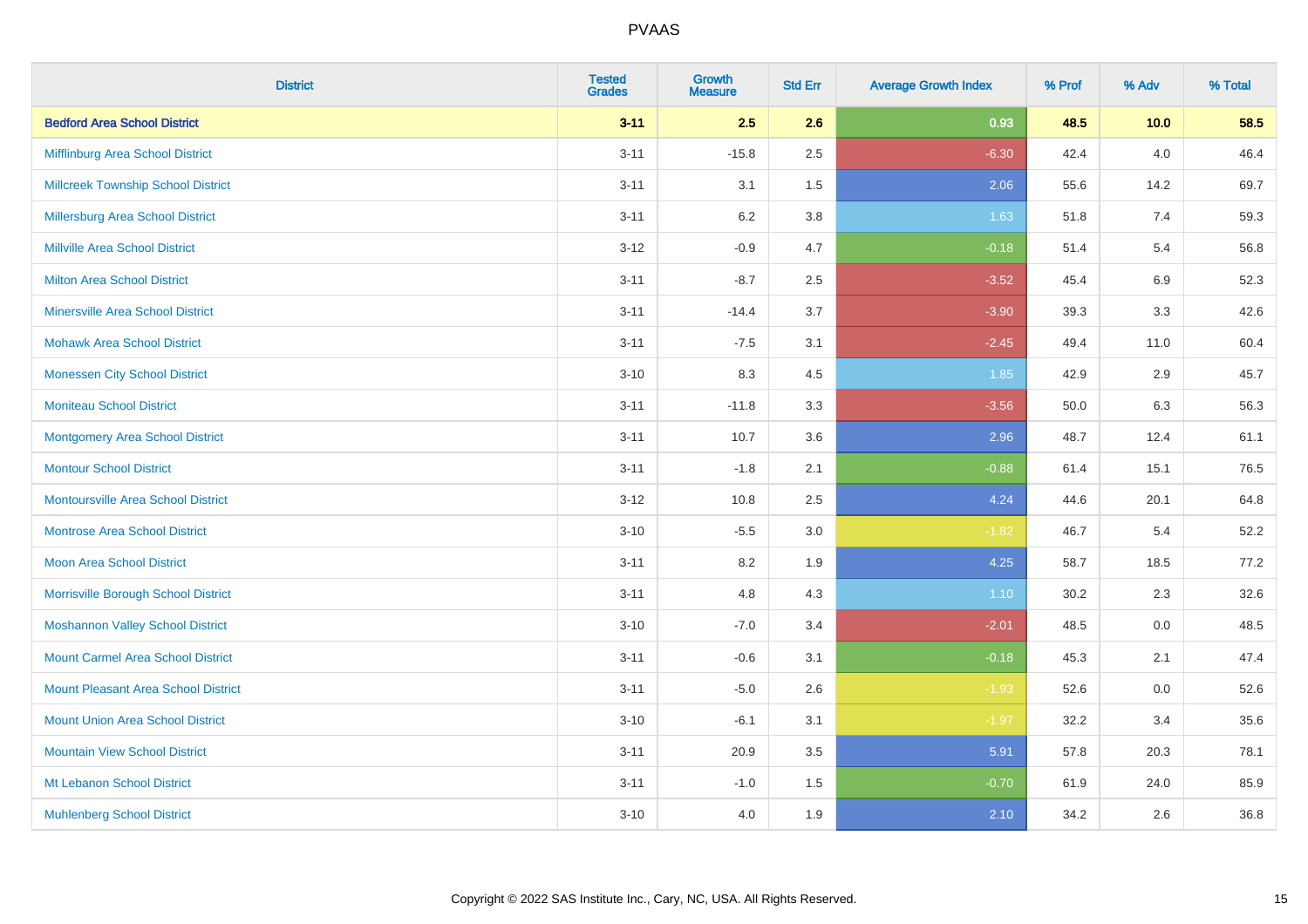| <b>District</b>                             | <b>Tested</b><br><b>Grades</b> | <b>Growth</b><br><b>Measure</b> | <b>Std Err</b> | <b>Average Growth Index</b> | % Prof | % Adv   | % Total |
|---------------------------------------------|--------------------------------|---------------------------------|----------------|-----------------------------|--------|---------|---------|
| <b>Bedford Area School District</b>         | $3 - 11$                       | 2.5                             | 2.6            | 0.93                        | 48.5   | 10.0    | 58.5    |
| <b>Multicultural Academy Charter School</b> | $9 - 11$                       | 9.5                             | 3.5            | 2.69                        | 22.0   | 0.0     | 22.0    |
| <b>Muncy School District</b>                | $3 - 11$                       | $-8.1$                          | 3.7            | $-2.21$                     | 42.0   | 3.8     | 45.8    |
| <b>Nazareth Area School District</b>        | $3 - 11$                       | $-4.7$                          | 1.7            | $-2.82$                     | 59.2   | 9.9     | 69.0    |
| <b>Neshaminy School District</b>            | $3 - 11$                       | 4.0                             | 1.3            | 3.02                        | 58.7   | 9.5     | 68.2    |
| <b>Neshannock Township School District</b>  | $3 - 10$                       | $-9.7$                          | 2.9            | $-3.34$                     | 62.4   | 5.6     | 67.9    |
| <b>New Brighton Area School District</b>    | $3 - 11$                       | 4.6                             | 3.1            | $1.47$                      | 60.9   | 5.8     | 66.7    |
| <b>New Castle Area School District</b>      | $3-12$                         | $-6.4$                          | 2.4            | $-2.66$                     | 32.5   | 4.3     | 36.8    |
| <b>New Foundations Charter School</b>       | $3 - 11$                       | 5.4                             | 2.2            | 2.41                        | 47.2   | 2.5     | 49.8    |
| New Hope-Solebury School District           | $3 - 11$                       | 7.5                             | 2.9            | 2.57                        | 68.2   | 22.7    | 90.9    |
| New Kensington-Arnold School District       | $3 - 11$                       | $-0.4$                          | 3.8            | $-0.10$                     | 40.7   | 3.7     | 44.4    |
| <b>Newport School District</b>              | $3 - 12$                       | 1.4                             | 3.5            | 0.41                        | 51.5   | 10.3    | 61.8    |
| Norristown Area School District             | $3 - 12$                       | $-12.8$                         | 1.6            | $-7.98$                     | 23.5   | $2.3\,$ | 25.7    |
| <b>North Allegheny School District</b>      | $3 - 11$                       | 17.4                            | 1.3            | 13.52                       | 59.5   | 28.1    | 87.6    |
| North Clarion County School District        | $3-12$                         | 3.7                             | 4.3            | 0.85                        | 67.5   | 15.0    | 82.5    |
| <b>North East School District</b>           | $3 - 11$                       | $-9.3$                          | 3.1            | $-3.02$                     | 62.6   | 14.4    | 77.0    |
| <b>North Hills School District</b>          | $3 - 11$                       | $-1.8$                          | 1.8            | $-0.96$                     | 59.1   | 14.1    | 73.2    |
| <b>North Penn School District</b>           | $3 - 11$                       | 9.1                             | 1.1            | 8.36                        | 55.8   | 17.0    | 72.8    |
| <b>North Pocono School District</b>         | $3 - 11$                       | $-2.3$                          | 3.4            | $-0.68$                     | 52.0   | 16.4    | 68.5    |
| North Schuylkill School District            | $3 - 11$                       | $-1.0$                          | 2.4            | $-0.42$                     | 41.8   | 5.1     | 46.8    |
| <b>North Star School District</b>           | $3 - 11$                       | $-8.7$                          | 3.5            | $-2.51$                     | 47.8   | 6.0     | 53.7    |
| Northampton Area School District            | $3 - 11$                       | 4.0                             | 1.6            | 2.51                        | 52.3   | 10.8    | 63.1    |
| <b>Northeast Bradford School District</b>   | $3 - 10$                       | $-3.1$                          | 4.0            | $-0.78$                     | 33.9   | 3.4     | 37.3    |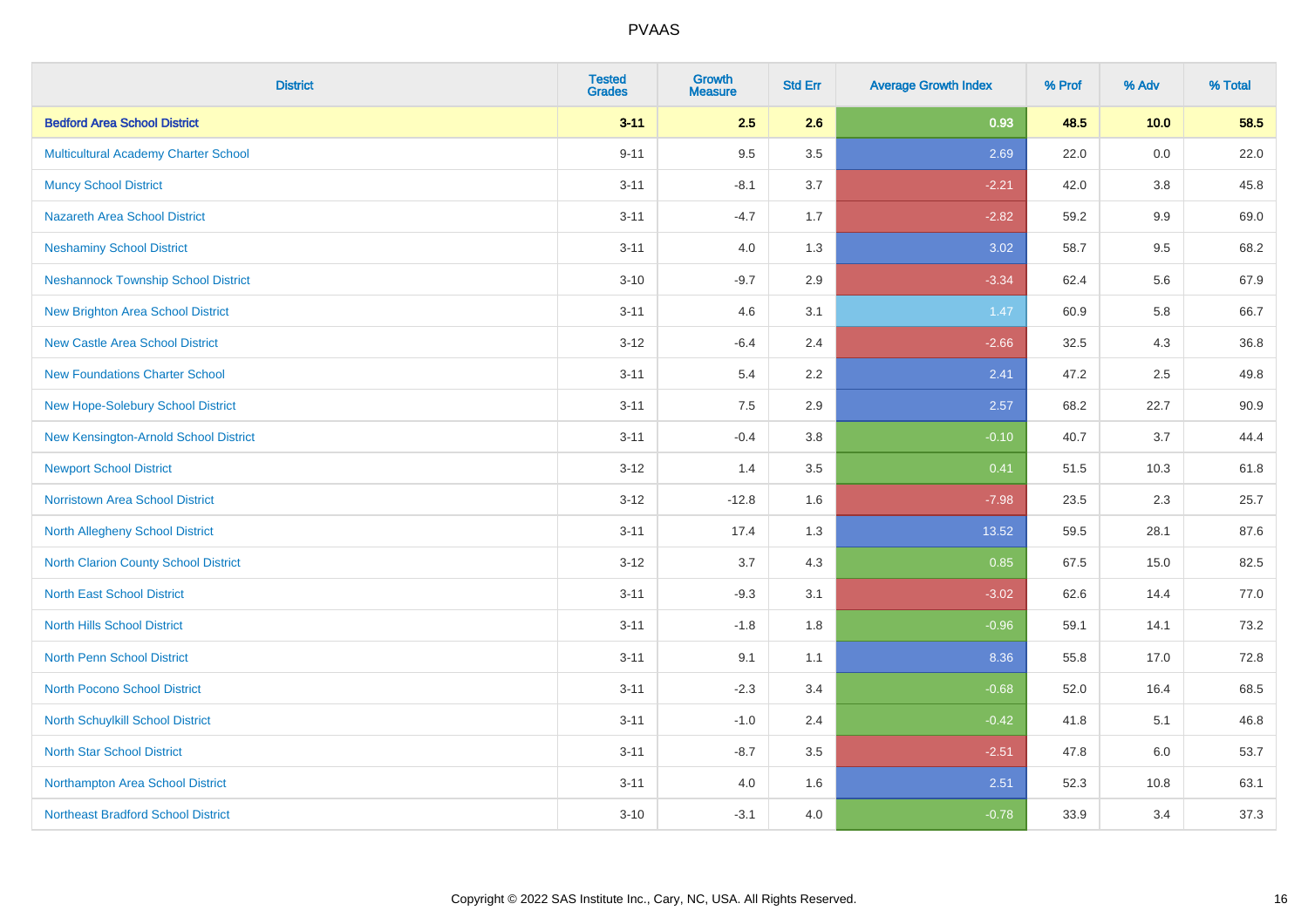| <b>District</b>                         | <b>Tested</b><br><b>Grades</b> | <b>Growth</b><br><b>Measure</b> | <b>Std Err</b> | <b>Average Growth Index</b> | % Prof | % Adv | % Total  |
|-----------------------------------------|--------------------------------|---------------------------------|----------------|-----------------------------|--------|-------|----------|
| <b>Bedford Area School District</b>     | $3 - 11$                       | 2.5                             | 2.6            | 0.93                        | 48.5   | 10.0  | 58.5     |
| Northeastern York School District       | $3 - 11$                       | 5.9                             | 2.0            | 3.03                        | 51.1   | 16.6  | 67.6     |
| Northern Bedford County School District | $3 - 11$                       | 16.5                            | 3.6            | 4.58                        | 51.7   | 20.0  | 71.7     |
| <b>Northern Cambria School District</b> | $3 - 11$                       | 10.0                            | 3.3            | 3.04                        | 47.4   | 5.1   | 52.6     |
| Northern Lebanon School District        | $3 - 11$                       | 0.4                             | 2.5            | 0.15                        | 28.0   | 3.0   | 31.0     |
| Northern Lehigh School District         | $3 - 12$                       | $-10.4$                         | 2.7            | $-3.82$                     | 28.0   | 9.3   | 37.3     |
| <b>Northern Potter School District</b>  | $3 - 12$                       | $-13.1$                         | 4.6            | $-2.84$                     | 37.5   | 0.0   | 37.5     |
| Northern Tioga School District          | $3 - 12$                       | $-7.5$                          | 2.8            | $-2.64$                     | 54.0   | 1.2   | 55.2     |
| Northern York County School District    | $3 - 11$                       | 15.6                            | 2.0            | 7.98                        | 57.4   | 11.5  | 68.8     |
| <b>Northgate School District</b>        | $3 - 11$                       | 6.3                             | 3.6            | 1.73                        | 53.3   | 16.7  | 70.0     |
| <b>Northwest Area School District</b>   | $3 - 10$                       | $-10.0$                         | 3.8            | $-2.59$                     | 34.6   | 7.3   | 41.8     |
| Northwestern Lehigh School District     | $3 - 11$                       | 2.2                             | 2.3            | 0.93                        | 53.3   | 9.7   | 63.0     |
| <b>Northwestern School District</b>     | $3 - 11$                       | $-24.9$                         | 3.5            | $-7.13$                     | 42.6   | 2.9   | 45.6     |
| <b>Norwin School District</b>           | $3 - 11$                       | 18.0                            | 1.7            | 10.37                       | 58.5   | 27.0  | 85.4     |
| Octorara Area School District           | $3 - 11$                       | 9.1                             | 2.4            | 3.82                        | 52.1   | 8.5   | 60.6     |
| Oil City Area School District           | $3 - 11$                       | $-2.9$                          | 2.6            | $-1.08$                     | 44.4   | 5.8   | $50.2\,$ |
| <b>Old Forge School District</b>        | $3 - 12$                       | $-5.9$                          | 3.4            | $-1.73$                     | 52.9   | 7.1   | 60.0     |
| <b>Oley Valley School District</b>      | $3 - 11$                       | $-0.4$                          | 2.8            | $-0.15$                     | 43.1   | 12.9  | 56.0     |
| <b>Oswayo Valley School District</b>    | $3 - 12$                       | 8.5                             | 5.0            | 1.68                        | 50.0   | 16.7  | 66.7     |
| <b>Otto-Eldred School District</b>      | $3 - 11$                       | $-0.7$                          | 4.2            | $-0.15$                     | 56.2   | 6.2   | 62.5     |
| <b>Owen J Roberts School District</b>   | $3 - 11$                       | $-12.3$                         | 1.6            | $-7.61$                     | 57.0   | 11.9  | 69.0     |
| <b>Oxford Area School District</b>      | $3 - 11$                       | $-4.3$                          | 1.9            | $-2.26$                     | 41.3   | 8.0   | 49.3     |
| <b>Palisades School District</b>        | $3 - 11$                       | $-8.7$                          | 2.8            | $-3.06$                     | 53.8   | 6.7   | 60.5     |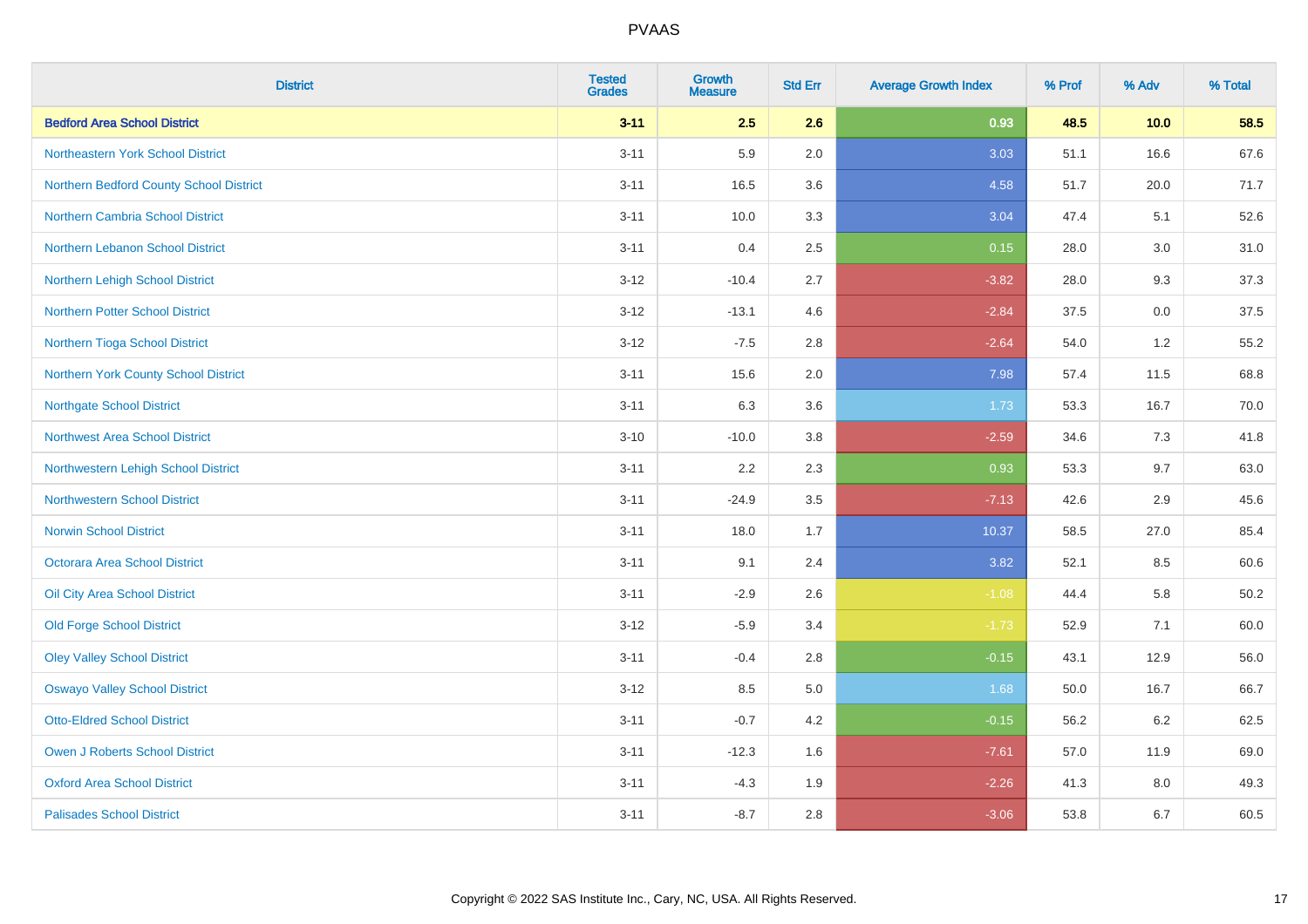| <b>District</b>                               | <b>Tested</b><br><b>Grades</b> | <b>Growth</b><br><b>Measure</b> | <b>Std Err</b> | <b>Average Growth Index</b> | % Prof | % Adv | % Total |
|-----------------------------------------------|--------------------------------|---------------------------------|----------------|-----------------------------|--------|-------|---------|
| <b>Bedford Area School District</b>           | $3 - 11$                       | 2.5                             | 2.6            | 0.93                        | 48.5   | 10.0  | 58.5    |
| <b>Palmerton Area School District</b>         | $3 - 11$                       | $-1.2$                          | 3.0            | $-0.39$                     | 57.4   | 5.0   | 62.4    |
| Palmyra Area School District                  | $3 - 11$                       | 5.6                             | 1.9            | 2.96                        | 56.4   | 15.6  | 72.0    |
| <b>Panther Valley School District</b>         | $3 - 12$                       | $-0.6$                          | 3.3            | $-0.19$                     | 47.9   | 4.3   | 52.1    |
| <b>Parkland School District</b>               | $3 - 11$                       | 5.3                             | 1.2            | 4.30                        | 58.0   | 22.3  | 80.4    |
| Pen Argyl Area School District                | $3-12$                         | 9.2                             | 2.7            | 3.46                        | 50.0   | 12.6  | 62.6    |
| Penn Cambria School District                  | $3 - 11$                       | $-0.0$                          | 2.7            | $-0.01$                     | 61.5   | $7.7$ | 69.2    |
| <b>Penn Hills School District</b>             | $3 - 11$                       | $-7.6$                          | 2.6            | $-2.94$                     | 33.1   | 0.7   | 33.8    |
| <b>Penn Manor School District</b>             | $3 - 11$                       | $-0.4$                          | 1.6            | $-0.25$                     | 51.9   | 12.6  | 64.5    |
| <b>Penncrest School District</b>              | $3 - 11$                       | 5.7                             | 2.2            | 2.57                        | 47.2   | 7.1   | 54.3    |
| <b>Penn-Delco School District</b>             | $3 - 11$                       | $-6.8$                          | 1.9            | $-3.51$                     | 46.6   | 3.2   | 49.8    |
| <b>Pennridge School District</b>              | $3 - 10$                       | $-16.8$                         | 1.4            | $-11.59$                    | 46.8   | 8.0   | 54.9    |
| <b>Penns Manor Area School District</b>       | $3 - 12$                       | $-17.0$                         | 3.7            | $-4.52$                     | 29.7   | 3.1   | 32.8    |
| <b>Penns Valley Area School District</b>      | $3-12$                         | 14.0                            | 2.9            | 4.80                        | 41.9   | 23.1  | 65.0    |
| <b>Pennsbury School District</b>              | $3 - 11$                       | 11.7                            | 1.5            | 7.90                        | 60.1   | 21.3  | 81.3    |
| Pennsylvania Cyber Charter School             | $3 - 11$                       | 11.6                            | 1.5            | 7.54                        | 46.3   | 5.0   | 51.3    |
| Pennsylvania Distance Learning Charter School | $3-12$                         | 9.3                             | 4.2            | 2.22                        | 42.2   | 3.1   | 45.3    |
| Pennsylvania Leadership Charter School        | $3 - 11$                       | 4.6                             | 2.2            | 2.13                        | 55.4   | 11.2  | 66.7    |
| Pennsylvania Virtual Charter School           | $3 - 11$                       | 11.8                            | 3.5            | 3.37                        | 56.5   | 11.1  | 67.6    |
| <b>Penn-Trafford School District</b>          | $3 - 11$                       | 13.4                            | 1.7            | 7.87                        | 62.3   | 21.9  | 84.2    |
| People For People Charter School              | $3-12$                         | 13.3                            | 5.5            | 2.43                        | 13.5   | 0.0   | 13.5    |
| <b>Pequea Valley School District</b>          | $3 - 11$                       | $-5.8$                          | 3.2            | $-1.80$                     | 39.8   | 9.1   | 48.9    |
| <b>Perkiomen Valley School District</b>       | $3 - 11$                       | $-3.5$                          | 1.6            | $-2.18$                     | 53.8   | 13.4  | 67.2    |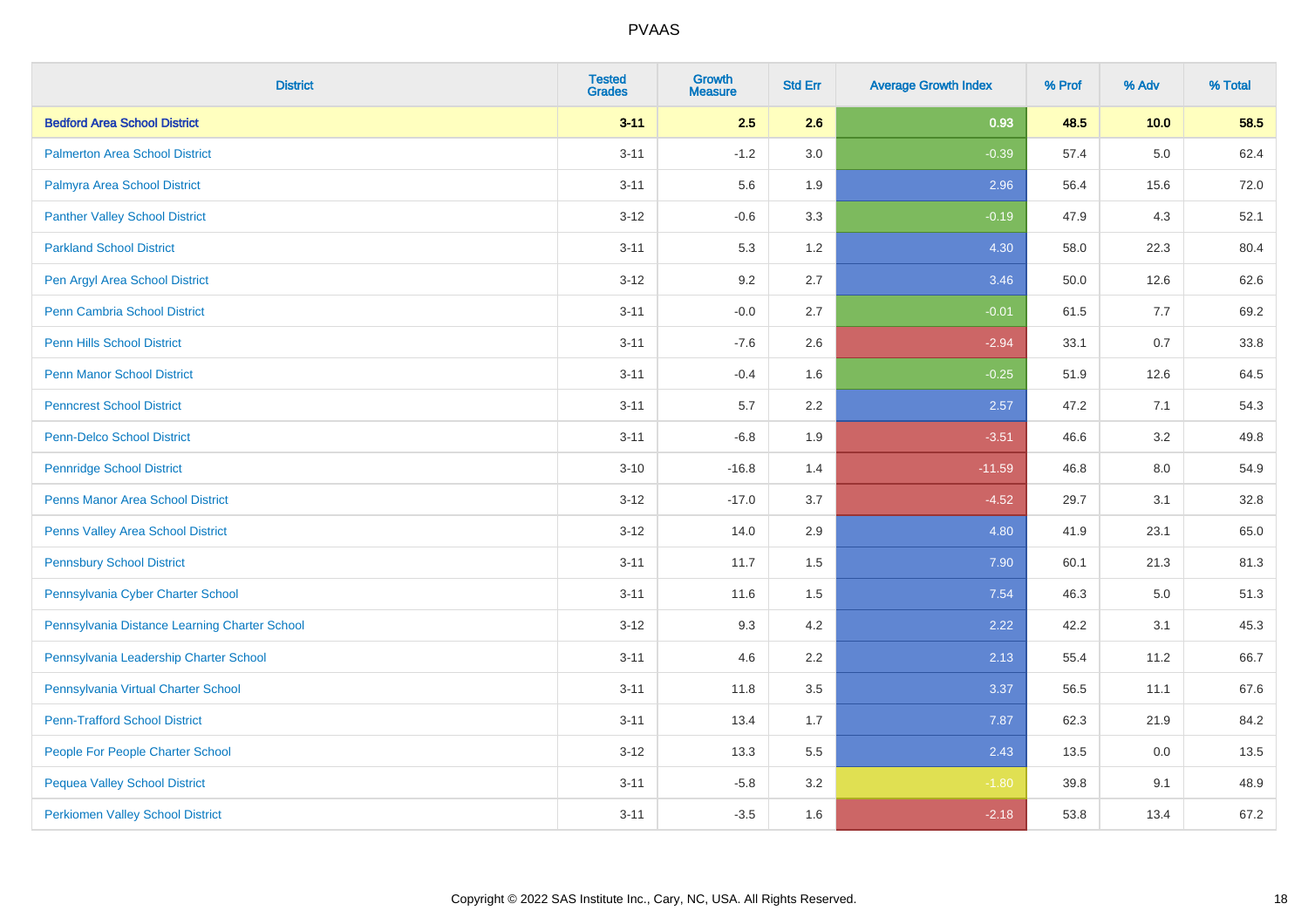| <b>District</b>                                                       | <b>Tested</b><br><b>Grades</b> | <b>Growth</b><br><b>Measure</b> | <b>Std Err</b> | <b>Average Growth Index</b> | % Prof | % Adv | % Total |
|-----------------------------------------------------------------------|--------------------------------|---------------------------------|----------------|-----------------------------|--------|-------|---------|
| <b>Bedford Area School District</b>                                   | $3 - 11$                       | 2.5                             | 2.6            | 0.93                        | 48.5   | 10.0  | 58.5    |
| Perseus House Charter School Of Excellence                            | $6 - 11$                       | $-5.2$                          | 3.0            | $-1.72$                     | 16.5   | 0.0   | 16.5    |
| <b>Peters Township School District</b>                                | $3 - 11$                       | 5.0                             | 1.8            | 2.76                        | 59.8   | 26.1  | 85.9    |
| Philadelphia Academy Charter School                                   | $3 - 11$                       | $-8.9$                          | 2.9            | $-3.04$                     | 50.5   | 2.9   | 53.4    |
| Philadelphia City School District                                     | $3 - 12$                       | 7.5                             | 0.6            | 12.64                       | 38.4   | 7.0   | 45.4    |
| Philadelphia Electrical & Tech Charter High School                    | $10 - 10$                      | $-0.5$                          | 2.9            | $-0.15$                     | 8.8    | 0.0   | 8.8     |
| Philipsburg-Osceola Area School District                              | $3 - 11$                       | $-24.8$                         | 3.3            | $-7.43$                     | 19.7   | 2.6   | 22.4    |
| <b>Phoenixville Area School District</b>                              | $3 - 11$                       | $-1.7$                          | 2.1            | $-0.83$                     | 59.9   | 10.6  | 70.5    |
| <b>Pine Grove Area School District</b>                                | $3 - 11$                       | $-7.7$                          | 2.9            | $-2.66$                     | 42.3   | 7.7   | 50.0    |
| <b>Pine-Richland School District</b>                                  | $3 - 11$                       | 11.5                            | 1.8            | 6.31                        | 60.6   | 24.4  | 85.0    |
| <b>Pittsburgh School District</b>                                     | $3 - 11$                       | $-3.3$                          | 1.1            | $-3.04$                     | 33.9   | 8.2   | 42.1    |
| <b>Pittston Area School District</b>                                  | $3 - 11$                       | $-10.1$                         | 5.6            | $-1.80$                     | 38.1   | 9.5   | 47.6    |
| <b>Pleasant Valley School District</b>                                | $3 - 11$                       | 3.1                             | 2.0            | 1.57                        | 57.2   | 5.5   | 62.8    |
| <b>Plum Borough School District</b>                                   | $3 - 11$                       | $-11.3$                         | 2.2            | $-5.19$                     | 51.1   | 9.0   | 60.1    |
| Pocono Mountain School District                                       | $3 - 12$                       | 6.8                             | 1.5            | 4.62                        | 45.8   | 5.0   | 50.7    |
| <b>Port Allegany School District</b>                                  | $3 - 11$                       | 4.4                             | 3.6            | 1.21                        | 28.1   | 9.4   | 37.5    |
| <b>Portage Area School District</b>                                   | $3 - 10$                       | $-8.1$                          | 3.6            | $-2.26$                     | 40.6   | 9.4   | 50.0    |
| <b>Pottsgrove School District</b>                                     | $3 - 11$                       | 2.8                             | 2.0            | 1.35                        | 44.0   | 10.0  | 53.9    |
| <b>Pottstown School District</b>                                      | $3 - 12$                       | $-4.0$                          | 2.4            | $-1.68$                     | 29.8   | 1.2   | 31.0    |
| <b>Pottsville Area School District</b>                                | $3 - 12$                       | 4.4                             | 2.3            | 1.94                        | 44.8   | 5.4   | 50.2    |
| Preparatory Charter School Of Mathematics, Science, Tech, And Careers | $9 - 10$                       | $-4.0$                          | 2.5            | $-1.59$                     | 15.0   | 0.0   | 15.0    |
| Propel Charter School - Braddock Hills                                | $3 - 11$                       | $-13.6$                         | 3.6            | $-3.81$                     | 9.7    | 1.6   | 11.3    |
| <b>Propel Charter School-Homestead</b>                                | $3 - 11$                       | $-11.7$                         | 4.1            | $-2.84$                     | 15.9   | 0.0   | 15.9    |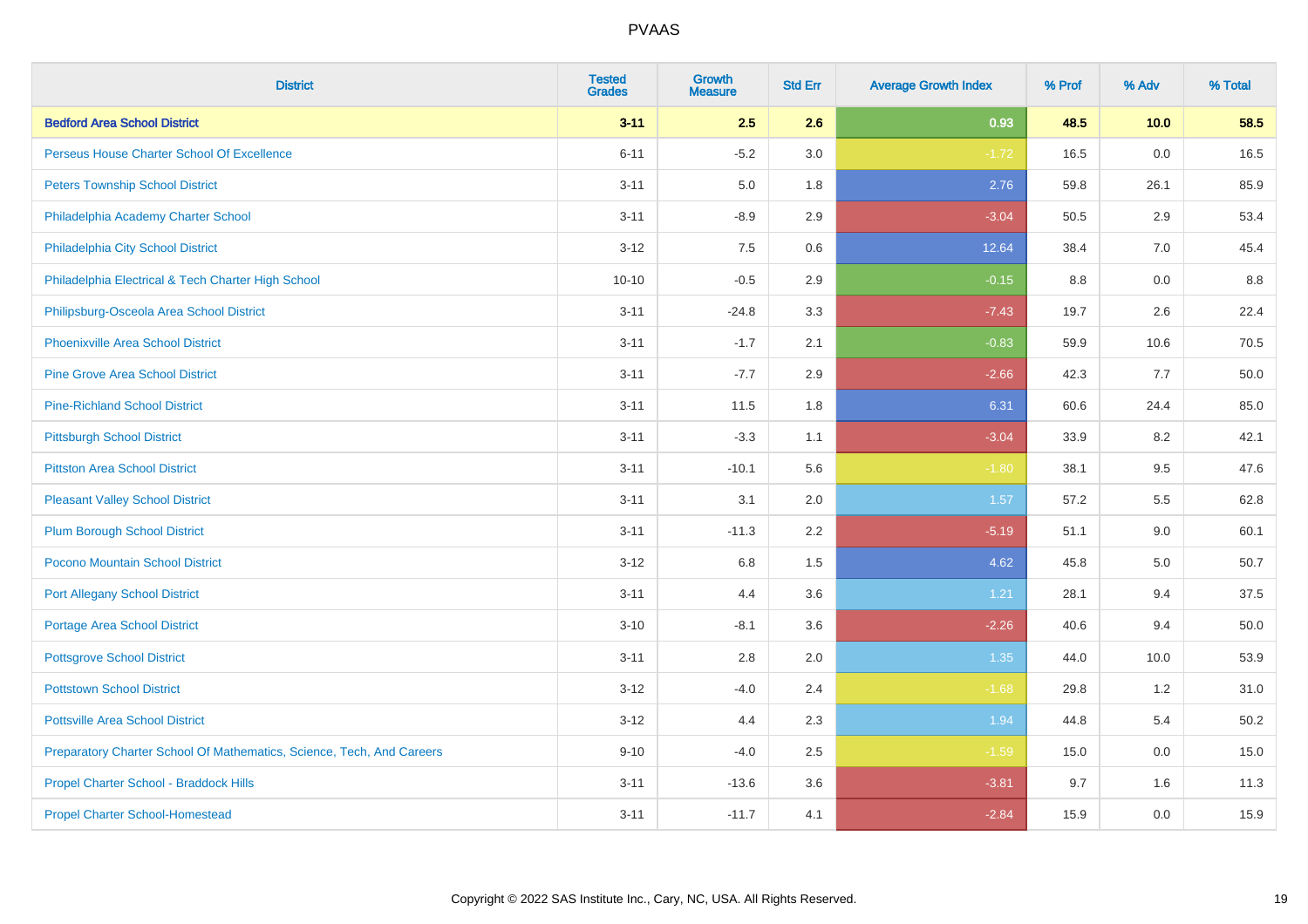| <b>District</b>                                | <b>Tested</b><br><b>Grades</b> | <b>Growth</b><br><b>Measure</b> | <b>Std Err</b> | <b>Average Growth Index</b> | % Prof | % Adv   | % Total |
|------------------------------------------------|--------------------------------|---------------------------------|----------------|-----------------------------|--------|---------|---------|
| <b>Bedford Area School District</b>            | $3 - 11$                       | 2.5                             | 2.6            | 0.93                        | 48.5   | 10.0    | 58.5    |
| <b>Propel Charter School-Montour</b>           | $3 - 10$                       | $-10.7$                         | 3.9            | $-2.71$                     | 13.7   | 0.0     | 13.7    |
| <b>Punxsutawney Area School District</b>       | $3 - 11$                       | 4.2                             | 2.9            | 1.45                        | 55.0   | 5.5     | 60.6    |
| <b>Purchase Line School District</b>           | $3 - 12$                       | 1.7                             | 3.5            | 0.47                        | 43.1   | 5.4     | 48.5    |
| <b>Quaker Valley School District</b>           | $3 - 11$                       | $-2.8$                          | 2.6            | $-1.08$                     | 55.2   | 13.2    | 68.4    |
| <b>Quakertown Community School District</b>    | $3 - 12$                       | $-4.4$                          | 1.6            | $-2.70$                     | 56.5   | 10.0    | 66.6    |
| <b>Radnor Township School District</b>         | $3-12$                         | 1.0                             | 2.1            | 0.50                        | 65.0   | 23.2    | 88.2    |
| <b>Reach Cyber Charter School</b>              | $3 - 11$                       | 8.1                             | 4.7            | 1.72                        | 42.4   | 4.6     | 47.0    |
| <b>Reading School District</b>                 | $3 - 11$                       | 10.1                            | 1.4            | 7.25                        | 24.7   | 2.4     | 27.2    |
| <b>Redbank Valley School District</b>          | $3 - 11$                       | $-9.5$                          | 3.4            | $-2.77$                     | 31.5   | 4.9     | 36.4    |
| Renaissance Academy Charter School             | $3 - 11$                       | 8.3                             | 3.3            | 2.54                        | 45.6   | 22.8    | 68.4    |
| <b>Reynolds School District</b>                | $3 - 10$                       | 0.5                             | 3.4            | 0.16                        | 52.1   | 7.0     | 59.2    |
| <b>Richland School District</b>                | $3 - 11$                       | 6.7                             | 2.9            | 2.33                        | 62.2   | 19.2    | 81.4    |
| <b>Ridgway Area School District</b>            | $3 - 11$                       | $-14.5$                         | 4.1            | $-3.56$                     | 49.0   | 9.8     | 58.8    |
| <b>Ridley School District</b>                  | $3 - 12$                       | 10.0                            | 1.6            | 6.10                        | 45.6   | 8.2     | 53.8    |
| <b>Ringgold School District</b>                | $3 - 11$                       | $-14.7$                         | 2.4            | $-6.04$                     | 41.5   | 7.9     | 49.4    |
| <b>Riverside Beaver County School District</b> | $3 - 11$                       | $-14.0$                         | 3.0            | $-4.64$                     | 49.4   | 8.8     | 58.2    |
| <b>Riverside School District</b>               | $3 - 11$                       | $-3.2$                          | 3.0            | $-1.09$                     | 43.0   | 9.0     | 52.0    |
| <b>Riverview School District</b>               | $3 - 11$                       | $-4.6$                          | 3.8            | $-1.20$                     | 57.9   | 15.8    | 73.7    |
| <b>Roberto Clemente Charter School</b>         | $3-12$                         | 2.2                             | 4.9            | 0.45                        | 27.5   | $5.0\,$ | 32.5    |
| Rochester Area School District                 | $3 - 11$                       | $-13.2$                         | 4.6            | $-2.89$                     | 19.5   | 1.3     | 20.8    |
| <b>Rose Tree Media School District</b>         | $3 - 10$                       | $-25.6$                         | 2.4            | $-10.76$                    | 54.8   | 6.4     | 61.2    |
| Saint Marys Area School District               | $3 - 11$                       | 7.8                             | 2.6            | 3.04                        | 57.0   | 8.2     | 65.2    |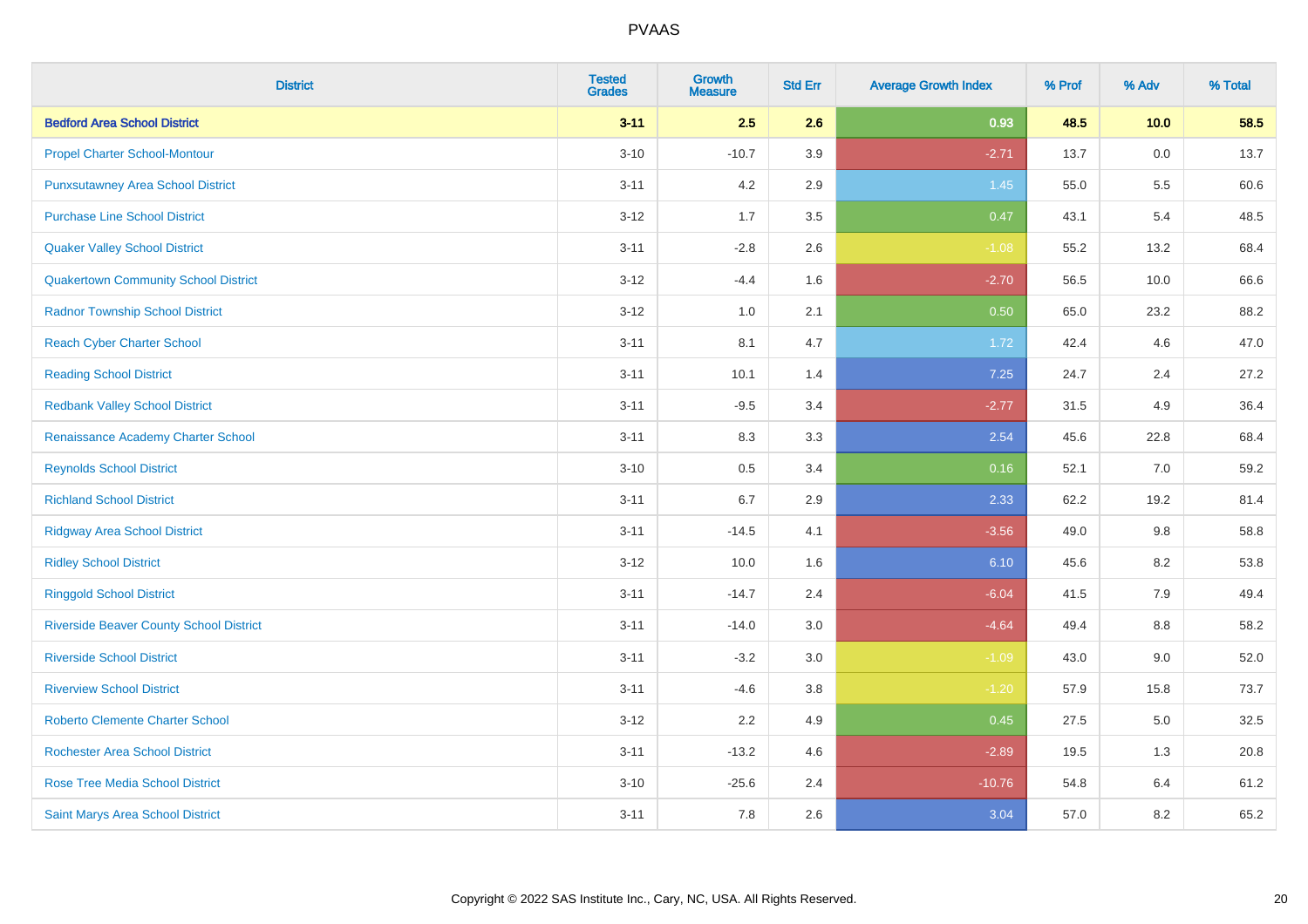| <b>District</b>                               | <b>Tested</b><br><b>Grades</b> | <b>Growth</b><br><b>Measure</b> | <b>Std Err</b> | <b>Average Growth Index</b> | % Prof | % Adv | % Total |
|-----------------------------------------------|--------------------------------|---------------------------------|----------------|-----------------------------|--------|-------|---------|
| <b>Bedford Area School District</b>           | $3 - 11$                       | 2.5                             | 2.6            | 0.93                        | 48.5   | 10.0  | 58.5    |
| <b>Salisbury Township School District</b>     | $3 - 11$                       | 6.3                             | 3.6            | 1.77                        | 46.2   | 6.6   | 52.8    |
| Salisbury-Elk Lick School District            | $3 - 11$                       | $-13.5$                         | 5.9            | $-2.30$                     | 27.8   | 0.0   | 27.8    |
| <b>Saucon Valley School District</b>          | $3 - 11$                       | 14.7                            | 2.5            | 5.98                        | 48.7   | 20.2  | 69.0    |
| <b>Sayre Area School District</b>             | $3 - 11$                       | 11.2                            | 3.5            | 3.20                        | 52.2   | 7.5   | 59.7    |
| <b>School Lane Charter School</b>             | $3 - 11$                       | 12.4                            | 3.6            | 3.43                        | 59.1   | 9.8   | 68.9    |
| Schuylkill Haven Area School District         | $3 - 11$                       | $-15.3$                         | 3.1            | $-4.87$                     | 49.7   | 2.4   | 52.1    |
| <b>Schuylkill Valley School District</b>      | $3 - 11$                       | 1.4                             | 2.5            | 0.56                        | 55.1   | 10.2  | 65.3    |
| <b>Scranton School District</b>               | $3-12$                         | $-2.9$                          | 2.4            | $-1.22$                     | 45.6   | 3.6   | 49.1    |
| Selinsgrove Area School District              | $3 - 12$                       | 8.3                             | 2.3            | 3.54                        | 56.8   | 10.0  | 66.8    |
| <b>Seneca Valley School District</b>          | $3 - 11$                       | $-1.4$                          | 1.4            | $-0.99$                     | 57.2   | 11.4  | 68.6    |
| <b>Shade-Central City School District</b>     | $3 - 11$                       | $-5.9$                          | 4.6            | $-1.28$                     | 27.8   | 0.0   | 27.8    |
| <b>Shaler Area School District</b>            | $3 - 11$                       | $-0.8$                          | 1.9            | $-0.43$                     | 49.1   | 9.6   | 58.7    |
| <b>Shamokin Area School District</b>          | $3 - 11$                       | $-7.7$                          | 4.8            | $-1.60$                     | 38.1   | 3.2   | 41.3    |
| <b>Shanksville-Stonycreek School District</b> | $3 - 10$                       | 7.0                             | 5.9            | 1.20                        | 64.7   | 17.6  | 82.4    |
| <b>Sharon City School District</b>            | $3 - 11$                       | 4.9                             | 2.6            | 1.87                        | 48.2   | 5.3   | 53.4    |
| <b>Sharpsville Area School District</b>       | $3 - 11$                       | $-1.4$                          | 3.5            | $-0.40$                     | 55.2   | 13.4  | 68.7    |
| <b>Shenandoah Valley School District</b>      | $3 - 11$                       | 9.7                             | 3.9            | 2.49                        | 28.3   | 5.0   | 33.3    |
| Shenango Area School District                 | $3 - 11$                       | $-2.6$                          | 3.3            | $-0.79$                     | 50.6   | 13.9  | 64.6    |
| <b>Shikellamy School District</b>             | $3 - 10$                       | $-22.3$                         | 2.5            | $-8.92$                     | 33.3   | 6.1   | 39.5    |
| <b>Shippensburg Area School District</b>      | $3 - 11$                       | 9.3                             | 1.9            | 4.84                        | 53.1   | 10.2  | 63.3    |
| <b>Slippery Rock Area School District</b>     | $3 - 11$                       | $-6.3$                          | 2.5            | $-2.51$                     | 56.2   | 9.5   | 65.7    |
| <b>Smethport Area School District</b>         | $3-12$                         | 0.6                             | 3.9            | 0.15                        | 37.0   | 1.8   | 38.9    |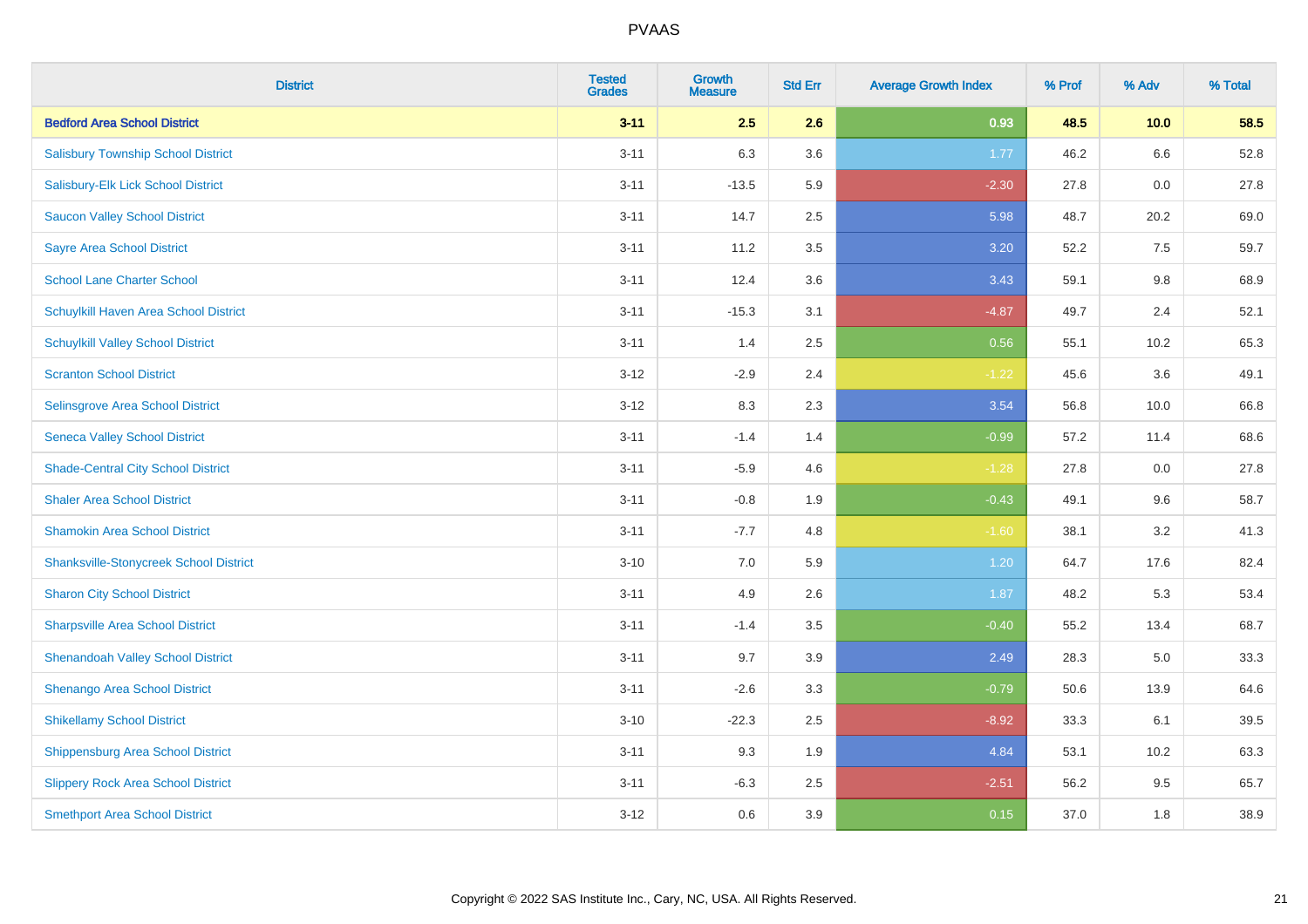| <b>District</b>                             | <b>Tested</b><br><b>Grades</b> | <b>Growth</b><br><b>Measure</b> | <b>Std Err</b> | <b>Average Growth Index</b> | % Prof | % Adv   | % Total |
|---------------------------------------------|--------------------------------|---------------------------------|----------------|-----------------------------|--------|---------|---------|
| <b>Bedford Area School District</b>         | $3 - 11$                       | 2.5                             | 2.6            | 0.93                        | 48.5   | 10.0    | 58.5    |
| <b>Solanco School District</b>              | $3 - 11$                       | $-11.0$                         | 2.0            | $-5.55$                     | 41.6   | $4.5\,$ | 46.1    |
| <b>Somerset Area School District</b>        | $3 - 11$                       | $-4.4$                          | 2.3            | $-1.93$                     | 44.4   | 14.9    | 59.3    |
| <b>Souderton Area School District</b>       | $3 - 11$                       | 12.4                            | 1.5            | 8.28                        | 61.7   | 15.2    | 76.9    |
| South Allegheny School District             | $3 - 11$                       | $-8.8$                          | 3.2            | $-2.70$                     | 40.5   | 0.0     | 40.5    |
| <b>South Butler County School District</b>  | $3 - 10$                       | 3.9                             | 2.5            | 1.54                        | 53.1   | 16.6    | 69.7    |
| <b>South Eastern School District</b>        | $3 - 11$                       | 0.9                             | 2.4            | 0.39                        | 54.8   | 6.6     | 61.4    |
| South Fayette Township School District      | $3 - 11$                       | 1.7                             | 2.0            | 0.88                        | 61.0   | 26.5    | 87.6    |
| <b>South Park School District</b>           | $3 - 11$                       | $-11.3$                         | 2.7            | $-4.23$                     | 53.5   | 13.7    | 67.3    |
| South Side Area School District             | $3 - 11$                       | $-1.6$                          | 3.3            | $-0.48$                     | 50.0   | 6.8     | 56.8    |
| <b>South Western School District</b>        | $3 - 12$                       | 3.9                             | 1.9            | 2.08                        | 60.2   | 8.1     | 68.3    |
| South Williamsport Area School District     | $3 - 10$                       | $-5.7$                          | 2.5            | $-2.30$                     | 45.5   | 4.5     | 50.0    |
| <b>Southeastern Greene School District</b>  | $3 - 10$                       | 3.3                             | 4.6            | 0.72                        | 57.6   | 6.1     | 63.6    |
| Southern Columbia Area School District      | $3 - 11$                       | $-14.6$                         | 3.0            | $-4.92$                     | 55.0   | 4.0     | 59.0    |
| <b>Southern Fulton School District</b>      | $3 - 11$                       | $-23.7$                         | 4.4            | $-5.37$                     | 34.2   | 10.5    | 44.7    |
| Southern Huntingdon County School District  | $3 - 11$                       | $-12.9$                         | 3.2            | $-3.98$                     | 32.5   | 2.5     | 35.0    |
| <b>Southern Lehigh School District</b>      | $3 - 11$                       | $-0.4$                          | 2.3            | $-0.17$                     | 66.1   | 11.9    | 78.0    |
| Southern Tioga School District              | $3 - 11$                       | $-11.5$                         | 2.7            | $-4.25$                     | 47.8   | 6.4     | 54.3    |
| <b>Southern York County School District</b> | $3 - 11$                       | 14.2                            | 2.1            | 6.91                        | 55.1   | 18.1    | 73.1    |
| <b>Southmoreland School District</b>        | $3 - 11$                       | $-8.3$                          | 3.6            | $-2.32$                     | 56.8   | 7.2     | 64.0    |
| <b>Spring Cove School District</b>          | $3 - 11$                       | 3.4                             | 2.5            | 1.33                        | 47.8   | 12.7    | 60.4    |
| <b>Spring Grove Area School District</b>    | $3 - 11$                       | 5.6                             | 2.1            | 2.68                        | 55.1   | 15.0    | 70.1    |
| <b>Springfield School District</b>          | $3 - 11$                       | 13.8                            | 1.7            | 7.99                        | 60.9   | 21.5    | 82.4    |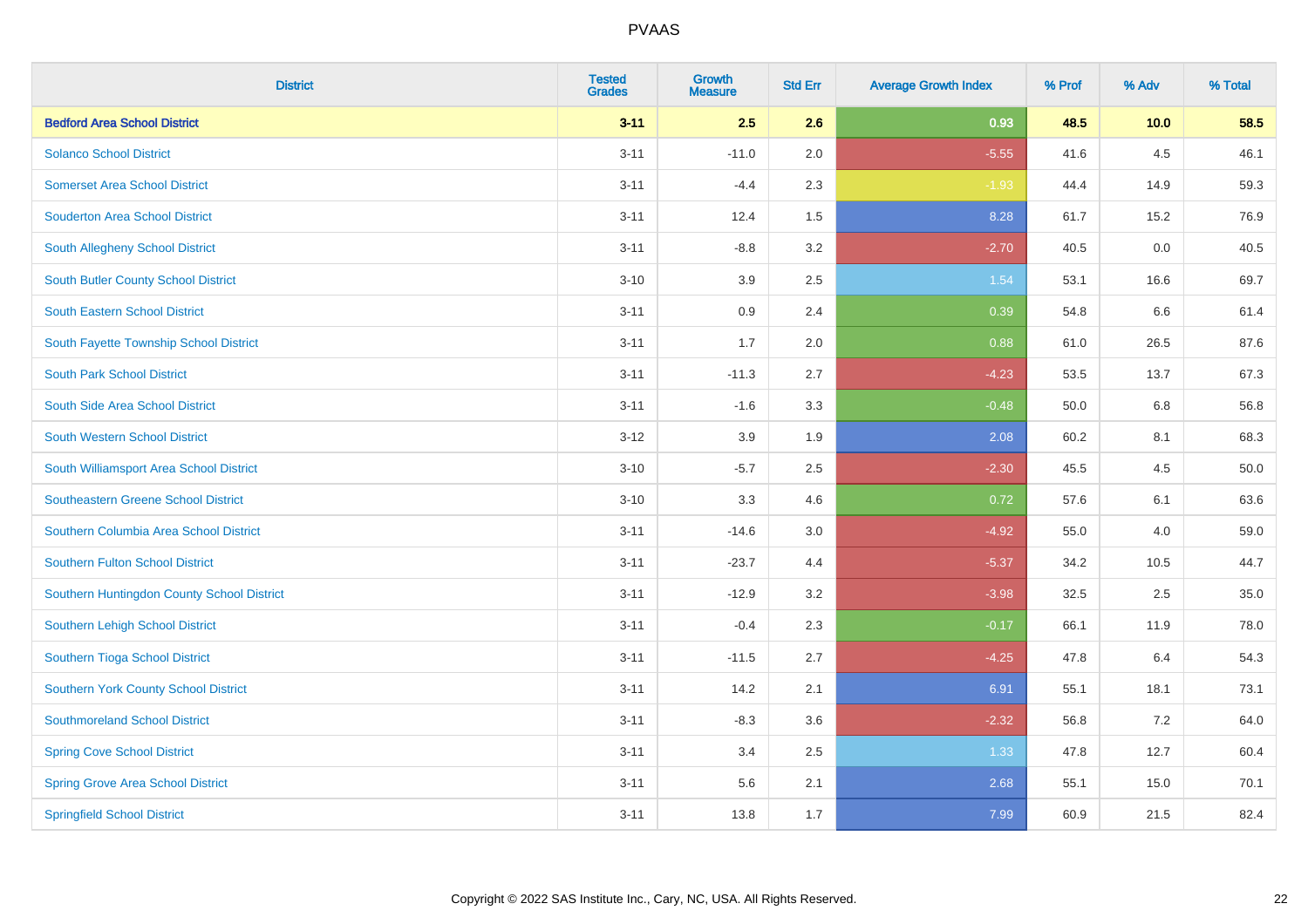| <b>District</b>                              | <b>Tested</b><br><b>Grades</b> | <b>Growth</b><br><b>Measure</b> | <b>Std Err</b> | <b>Average Growth Index</b> | % Prof | % Adv | % Total |
|----------------------------------------------|--------------------------------|---------------------------------|----------------|-----------------------------|--------|-------|---------|
| <b>Bedford Area School District</b>          | $3 - 11$                       | 2.5                             | 2.6            | 0.93                        | 48.5   | 10.0  | 58.5    |
| <b>Springfield Township School District</b>  | $3 - 11$                       | $-18.9$                         | 3.2            | $-5.88$                     | 62.6   | 3.6   | 66.3    |
| <b>Spring-Ford Area School District</b>      | $3 - 11$                       | 6.0                             | 1.3            | 4.46                        | 60.8   | 16.5  | 77.4    |
| <b>State College Area School District</b>    | $3 - 11$                       | 20.5                            | 1.4            | 14.33                       | 58.0   | 25.9  | 84.0    |
| <b>Steel Valley School District</b>          | $3 - 11$                       | 6.5                             | 3.4            | 1.89                        | 50.7   | 5.6   | 56.3    |
| <b>Steelton-Highspire School District</b>    | $3 - 11$                       | $-11.8$                         | 3.5            | $-3.40$                     | 14.5   | 0.0   | 14.5    |
| <b>Sto-Rox School District</b>               | $3 - 10$                       | 6.6                             | 3.7            | 1.80                        | 13.4   | 0.0   | 13.4    |
| <b>Stroudsburg Area School District</b>      | $3 - 11$                       | 5.5                             | 1.9            | 2.88                        | 48.1   | 4.2   | 52.3    |
| <b>Sugar Valley Rural Charter School</b>     | $3 - 11$                       | $-11.0$                         | 4.5            | $-2.46$                     | 14.9   | 0.0   | 14.9    |
| <b>Sullivan County School District</b>       | $3 - 10$                       | $-4.0$                          | 4.4            | $-0.90$                     | 66.7   | 2.6   | 69.2    |
| <b>Susquehanna Community School District</b> | $3 - 11$                       | $-2.8$                          | 4.2            | $-0.66$                     | 49.4   | 6.9   | 56.3    |
| Susquehanna Township School District         | $3 - 12$                       | $-5.8$                          | 2.7            | $-2.17$                     | 36.0   | 5.6   | 41.6    |
| <b>Susquenita School District</b>            | $3 - 11$                       | $-0.1$                          | 2.8            | $-0.01$                     | 47.7   | 10.1  | 57.8    |
| <b>Tacony Academy Charter School</b>         | $3 - 11$                       | $-14.7$                         | 3.0            | $-4.82$                     | 22.4   | 1.8   | 24.1    |
| <b>Tamaqua Area School District</b>          | $3 - 12$                       | $-8.2$                          | 2.5            | $-3.24$                     | 44.5   | 1.9   | 46.4    |
| <b>Tech Freire Charter School</b>            | $9 - 11$                       | 9.3                             | 2.9            | 3.26                        | 18.0   | 1.1   | 19.1    |
| The New Academy Charter School               | $8 - 11$                       | $-10.4$                         | 5.2            | $-2.00$                     | 0.0    | 0.0   | 0.0     |
| <b>Tidioute Community Charter School</b>     | $3 - 11$                       | 5.7                             | 5.1            | 1.11                        | 34.4   | 21.9  | 56.2    |
| <b>Titusville Area School District</b>       | $3 - 11$                       | $-13.2$                         | 2.6            | $-4.99$                     | 43.2   | 4.8   | 48.0    |
| <b>Towanda Area School District</b>          | $3 - 11$                       | 4.0                             | 2.8            | 1.44                        | 39.4   | 6.6   | 46.0    |
| <b>Trinity Area School District</b>          | $3 - 11$                       | $-5.4$                          | 2.0            | $-2.71$                     | 48.3   | 11.8  | 60.1    |
| <b>Tri-Valley School District</b>            | $3 - 10$                       | $-6.4$                          | 4.1            | $-1.57$                     | 37.0   | 4.4   | 41.3    |
| <b>Troy Area School District</b>             | $3 - 10$                       | $-4.3$                          | 3.4            | $-1.26$                     | 43.2   | 5.7   | 48.9    |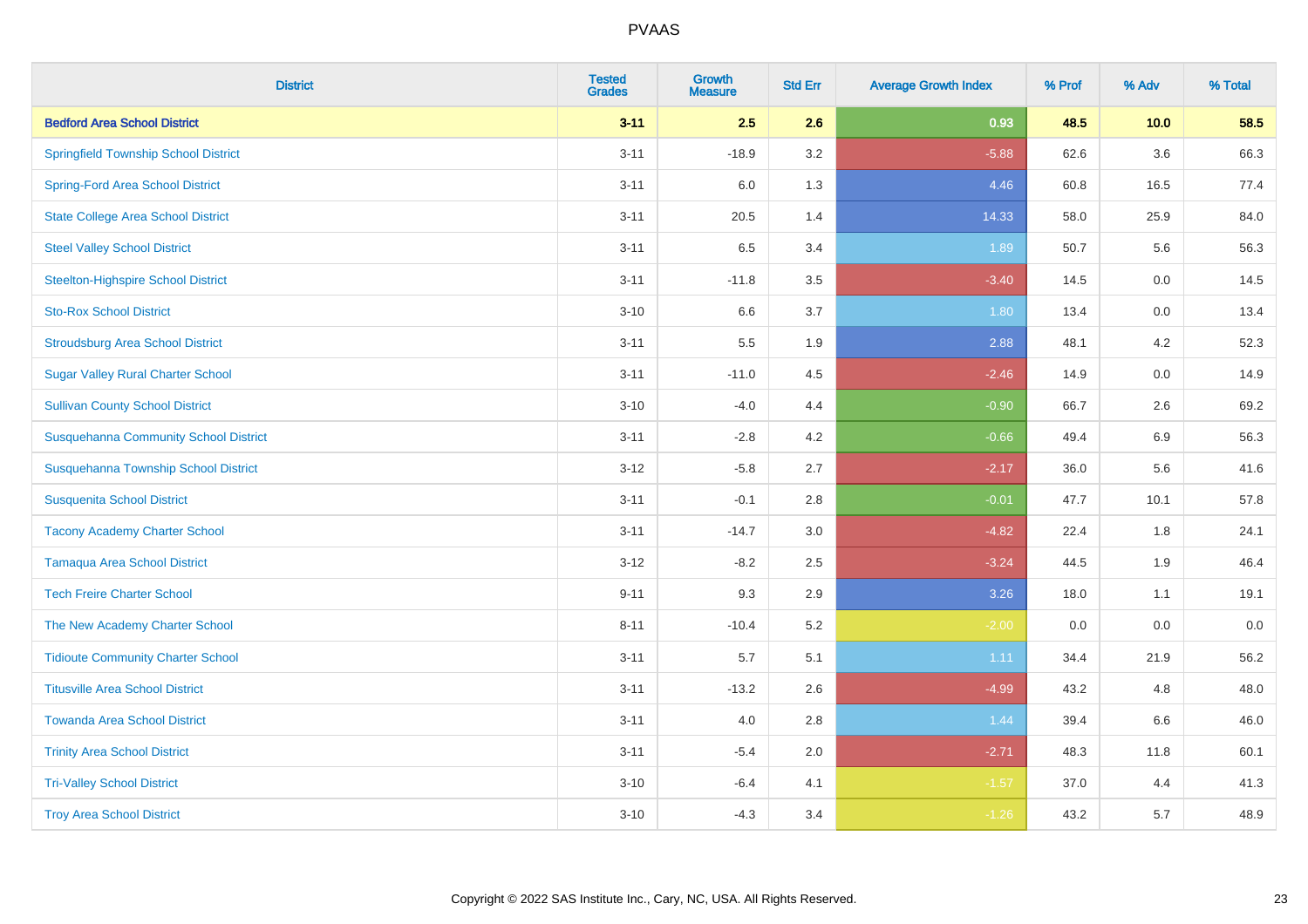| <b>District</b>                                | <b>Tested</b><br><b>Grades</b> | <b>Growth</b><br><b>Measure</b> | <b>Std Err</b> | <b>Average Growth Index</b> | % Prof | % Adv | % Total |
|------------------------------------------------|--------------------------------|---------------------------------|----------------|-----------------------------|--------|-------|---------|
| <b>Bedford Area School District</b>            | $3 - 11$                       | 2.5                             | 2.6            | 0.93                        | 48.5   | 10.0  | 58.5    |
| <b>Tulpehocken Area School District</b>        | $3-12$                         | $-13.7$                         | 2.8            | $-4.81$                     | 36.7   | 2.8   | 39.4    |
| <b>Tunkhannock Area School District</b>        | $3 - 11$                       | 2.3                             | 2.2            | 1.01                        | 44.9   | 9.6   | 54.6    |
| <b>Turkeyfoot Valley Area School District</b>  | $3 - 12$                       | $-4.3$                          | 5.6            | $-0.76$                     | 22.0   | 5.1   | 27.1    |
| <b>Tuscarora School District</b>               | $3 - 11$                       | $-0.6$                          | 2.3            | $-0.27$                     | 45.1   | 8.1   | 53.2    |
| <b>Tussey Mountain School District</b>         | $3 - 12$                       | 1.5                             | 3.7            | 0.40                        | 38.6   | 1.8   | 40.4    |
| <b>Twin Valley School District</b>             | $3 - 12$                       | $-3.6$                          | 2.1            | $-1.69$                     | 49.6   | 7.1   | 56.8    |
| <b>Tyrone Area School District</b>             | $3 - 12$                       | 19.7                            | 2.5            | 7.87                        | 60.4   | 16.7  | 77.1    |
| <b>Union Area School District</b>              | $3 - 11$                       | 1.9                             | 4.3            | 0.44                        | 61.5   | 0.0   | 61.5    |
| <b>Union City Area School District</b>         | $3 - 12$                       | $-10.2$                         | 3.6            | $-2.87$                     | 42.9   | 3.2   | 46.0    |
| <b>Union School District</b>                   | $3 - 12$                       | 2.3                             | 4.2            | 0.54                        | 32.6   | 7.0   | 39.5    |
| <b>Uniontown Area School District</b>          | $3 - 11$                       | $6.0\,$                         | 3.2            | 1.87                        | 62.4   | 5.9   | 68.2    |
| <b>Unionville-Chadds Ford School District</b>  | $3 - 11$                       | 17.1                            | 3.1            | 5.51                        | 68.1   | 13.2  | 81.3    |
| <b>United School District</b>                  | $3 - 11$                       | 2.1                             | 3.4            | 0.63                        | 60.3   | 6.6   | 66.9    |
| <b>Universal Audenried Charter School</b>      | $9 - 11$                       | $-5.8$                          | 2.4            | $-2.40$                     | 14.6   | 0.0   | 14.6    |
| <b>Upper Adams School District</b>             | $3 - 11$                       | 1.3                             | 2.9            | 0.47                        | 55.2   | 8.6   | 63.8    |
| <b>Upper Darby School District</b>             | $3 - 12$                       | 6.9                             | 1.5            | 4.62                        | 45.0   | 6.7   | 51.7    |
| <b>Upper Dauphin Area School District</b>      | $3 - 11$                       | $-6.3$                          | 3.2            | $-1.98$                     | 37.4   | 4.8   | 42.2    |
| <b>Upper Dublin School District</b>            | $3 - 12$                       | 15.4                            | 1.8            | 8.53                        | 60.8   | 24.8  | 85.6    |
| <b>Upper Merion Area School District</b>       | $3 - 11$                       | 15.3                            | 2.0            | 7.62                        | 59.3   | 19.3  | 78.6    |
| <b>Upper Moreland Township School District</b> | $3 - 11$                       | $-5.0$                          | 2.2            | $-2.31$                     | 57.9   | 4.0   | 61.9    |
| <b>Upper Perkiomen School District</b>         | $3 - 11$                       | 22.1                            | 2.1            | 10.74                       | 57.7   | 13.2  | 70.9    |
| <b>Upper Saint Clair School District</b>       | $3 - 11$                       | 18.5                            | 1.7            | 10.65                       | 61.8   | 30.1  | 91.9    |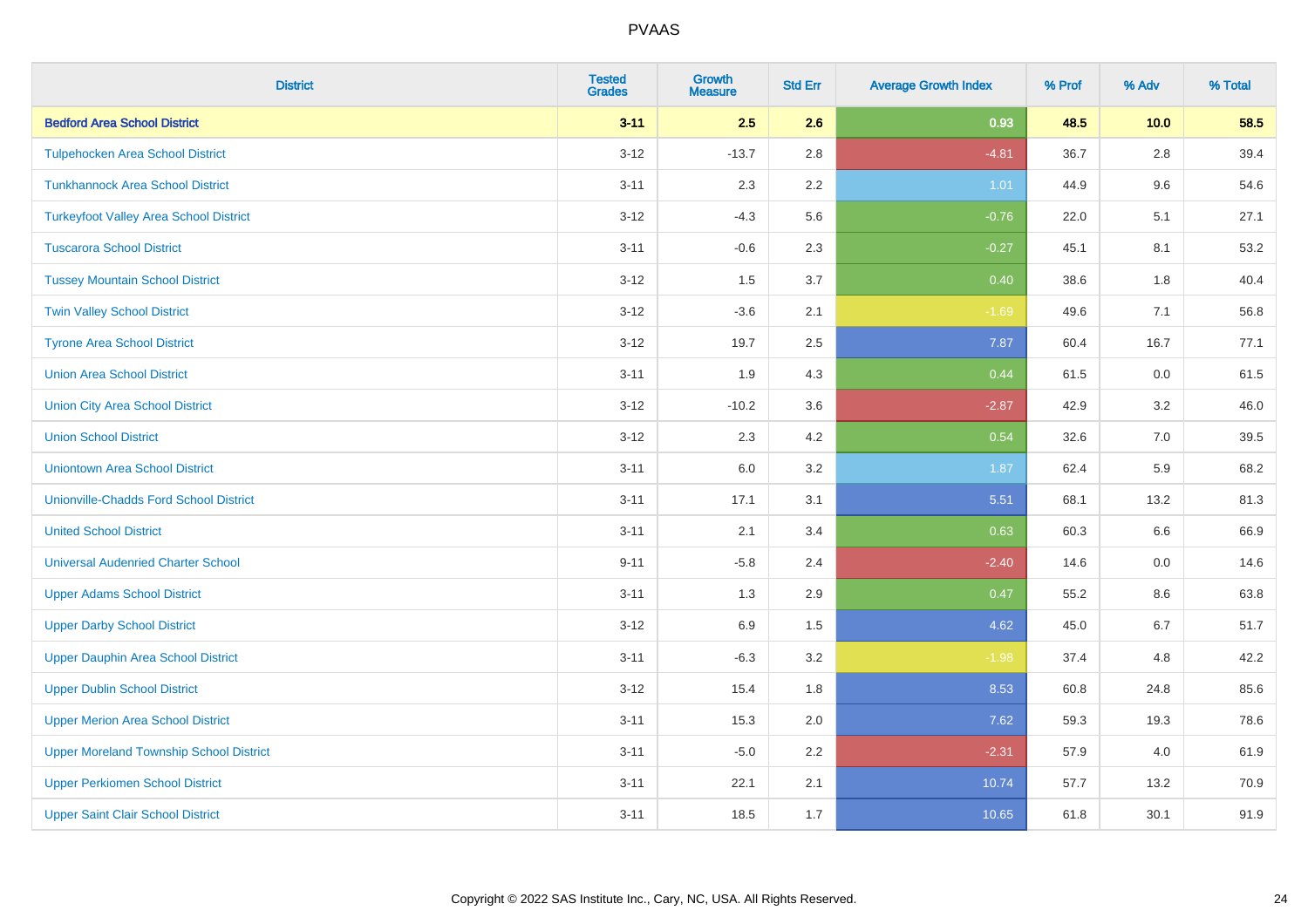| <b>District</b>                               | <b>Tested</b><br><b>Grades</b> | <b>Growth</b><br><b>Measure</b> | <b>Std Err</b> | <b>Average Growth Index</b> | % Prof | % Adv | % Total |
|-----------------------------------------------|--------------------------------|---------------------------------|----------------|-----------------------------|--------|-------|---------|
| <b>Bedford Area School District</b>           | $3 - 11$                       | 2.5                             | 2.6            | 0.93                        | 48.5   | 10.0  | 58.5    |
| Urban Pathways 6-12 Charter School            | $6 - 11$                       | 4.8                             | 6.4            | 0.75                        | 28.6   | 0.0   | 28.6    |
| <b>Valley Grove School District</b>           | $3 - 10$                       | $-3.7$                          | 3.7            | $-1.01$                     | 51.2   | 6.1   | 57.3    |
| <b>Valley View School District</b>            | $3 - 11$                       | 18.1                            | 2.4            | 7.42                        | 53.7   | 14.7  | 68.4    |
| <b>Wallenpaupack Area School District</b>     | $3 - 11$                       | $-7.1$                          | 2.3            | $-3.09$                     | 40.8   | 2.4   | 43.1    |
| <b>Wallingford-Swarthmore School District</b> | $3 - 10$                       | $0.9\,$                         | 2.4            | 0.38                        | 64.4   | 22.7  | 87.1    |
| <b>Warren County School District</b>          | $3 - 11$                       | $-0.1$                          | 1.8            | $-0.06$                     | 37.2   | 5.3   | 42.6    |
| <b>Warrior Run School District</b>            | $3 - 11$                       | 4.6                             | 3.0            | 1.51                        | 40.9   | 8.1   | 49.0    |
| <b>Warwick School District</b>                | $3 - 11$                       | 5.2                             | 1.9            | 2.76                        | 46.4   | 17.0  | 63.3    |
| <b>Washington School District</b>             | $3 - 11$                       | $-4.9$                          | 2.8            | $-1.76$                     | 30.1   | 2.4   | 32.5    |
| <b>Wattsburg Area School District</b>         | $3 - 11$                       | 6.5                             | 2.7            | 2.43                        | 42.7   | 7.6   | 50.3    |
| <b>Wayne Highlands School District</b>        | $3 - 11$                       | 7.8                             | 2.4            | 3.23                        | 52.3   | 13.1  | 65.4    |
| <b>Waynesboro Area School District</b>        | $3 - 12$                       | $-6.1$                          | 1.9            | $-3.20$                     | 50.0   | 6.8   | 56.8    |
| <b>Wellsboro Area School District</b>         | $3 - 11$                       | $-12.4$                         | 3.0            | $-4.11$                     | 49.2   | 11.9  | 61.1    |
| <b>West Allegheny School District</b>         | $3 - 12$                       | 4.0                             | 2.1            | 1.96                        | 63.1   | 15.7  | 78.8    |
| <b>West Branch Area School District</b>       | $3 - 11$                       | 0.2                             | 3.8            | 0.05                        | 47.2   | 1.9   | 49.1    |
| <b>West Chester Area School District</b>      | $3 - 11$                       | 12.6                            | 1.2            | 10.38                       | 66.8   | 20.2  | 87.0    |
| <b>West Greene School District</b>            | $3 - 11$                       | $-4.5$                          | 4.3            | $-1.04$                     | 36.6   | 7.3   | 43.9    |
| West Jefferson Hills School District          | $3 - 11$                       | 1.8                             | 2.1            | 0.88                        | 55.7   | 20.8  | 76.4    |
| <b>West Middlesex Area School District</b>    | $3 - 10$                       | $-8.4$                          | 3.8            | $-2.21$                     | 34.9   | 2.8   | 37.6    |
| <b>West Mifflin Area School District</b>      | $3 - 12$                       | $-12.3$                         | 2.9            | $-4.22$                     | 39.7   | 10.3  | 50.0    |
| <b>West Perry School District</b>             | $3 - 11$                       | 12.5                            | 2.5            | 4.99                        | 56.6   | 8.4   | 65.0    |
| <b>West Shore School District</b>             | $3-12$                         | 5.0                             | 1.4            | 3.59                        | 54.2   | 9.4   | 63.6    |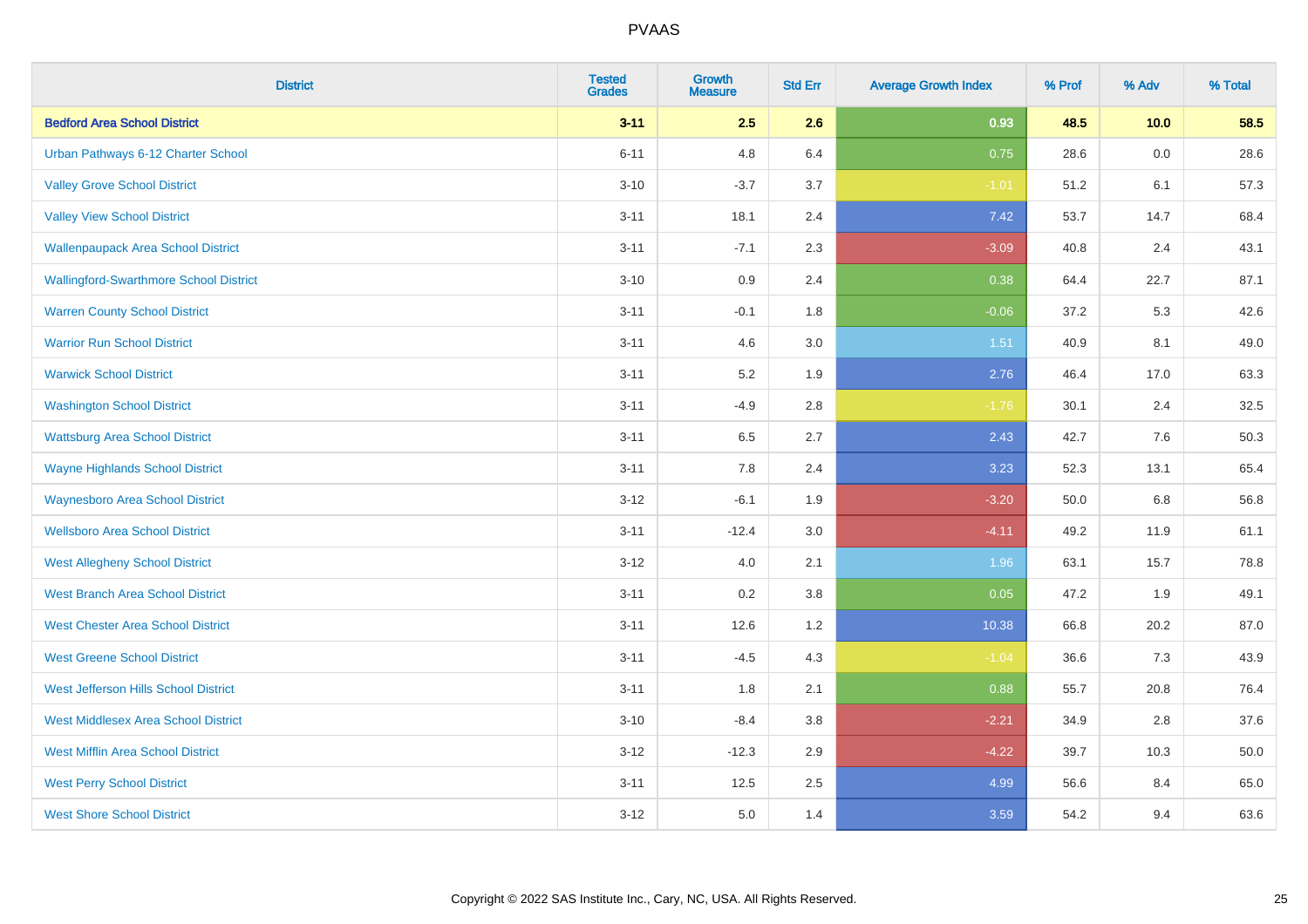| <b>District</b>                                 | <b>Tested</b><br><b>Grades</b> | <b>Growth</b><br><b>Measure</b> | <b>Std Err</b> | <b>Average Growth Index</b> | % Prof  | % Adv | % Total |
|-------------------------------------------------|--------------------------------|---------------------------------|----------------|-----------------------------|---------|-------|---------|
| <b>Bedford Area School District</b>             | $3 - 11$                       | 2.5                             | 2.6            | 0.93                        | 48.5    | 10.0  | 58.5    |
| <b>West Side CTC</b>                            | $9 - 10$                       | $-37.4$                         | 4.3            | $-8.64$                     | $8.8\,$ | 0.0   | 8.8     |
| <b>West York Area School District</b>           | $3 - 12$                       | 3.2                             | 2.3            | 1.38                        | 53.8    | 4.4   | 58.2    |
| <b>Western Beaver County School District</b>    | $3 - 11$                       | $-7.8$                          | 4.2            | $-1.87$                     | 56.5    | 6.5   | 63.0    |
| <b>Western Wayne School District</b>            | $3 - 11$                       | 5.6                             | 2.9            | 1.93                        | 41.3    | 17.4  | 58.7    |
| <b>Westinghouse Arts Academy Charter School</b> | $9 - 10$                       | $-0.7$                          | 3.6            | $-0.19$                     | 59.2    | 8.4   | 67.6    |
| <b>Westmont Hilltop School District</b>         | $3 - 11$                       | $-4.0$                          | 2.8            | $-1.40$                     | 36.3    | 13.3  | 49.6    |
| <b>Whitehall-Coplay School District</b>         | $3 - 11$                       | 6.1                             | 1.8            | 3.45                        | 49.3    | 7.4   | 56.6    |
| <b>Wilkes-Barre Area School District</b>        | $3 - 11$                       | 0.1                             | 3.2            | 0.02                        | 35.5    | 5.4   | 40.9    |
| <b>William Penn School District</b>             | $3-12$                         | 8.3                             | 2.1            | 3.99                        | 35.6    | 3.0   | 38.7    |
| <b>Williams Valley School District</b>          | $3 - 11$                       | $-7.3$                          | 3.4            | $-2.13$                     | 23.2    | 0.0   | 23.2    |
| <b>Williamsburg Community School District</b>   | $3 - 11$                       | $-14.3$                         | 4.1            | $-3.48$                     | 28.3    | 0.0   | 28.3    |
| <b>Williamsport Area School District</b>        | $3 - 11$                       | 1.9                             | 1.8            | 1.04                        | 44.1    | 12.8  | 56.9    |
| <b>Wilmington Area School District</b>          | $3 - 11$                       | 7.5                             | 3.0            | 2.48                        | 55.1    | 5.1   | 60.2    |
| <b>Wilson Area School District</b>              | $3 - 11$                       | 6.0                             | 2.6            | 2.30                        | 48.7    | 8.5   | 57.2    |
| <b>Wilson School District</b>                   | $3 - 12$                       | $8.8\,$                         | 1.5            | 5.96                        | 52.6    | 14.6  | 67.2    |
| <b>Windber Area School District</b>             | $3 - 11$                       | $-7.2$                          | 3.2            | $-2.24$                     | 55.4    | 7.2   | 62.6    |
| <b>Wissahickon School District</b>              | $3 - 10$                       | 12.5                            | 1.8            | 6.85                        | 58.3    | 22.4  | 80.7    |
| <b>Woodland Hills School District</b>           | $3 - 12$                       | 3.2                             | 2.6            | 1.22                        | 31.4    | 3.6   | 35.0    |
| <b>Wyalusing Area School District</b>           | $3-12$                         | 8.8                             | 3.3            | 2.68                        | 54.6    | 11.7  | 66.2    |
| <b>Wyoming Area School District</b>             | $3 - 10$                       | $-1.3$                          | 2.6            | $-0.50$                     | 53.8    | 10.8  | 64.6    |
| <b>Wyoming Valley West School District</b>      | $3 - 11$                       | $-2.2$                          | 2.4            | $-0.91$                     | 49.4    | 3.0   | 52.4    |
| <b>Wyomissing Area School District</b>          | $3 - 12$                       | 0.8                             | 2.6            | 0.33                        | 55.7    | 17.6  | 73.3    |